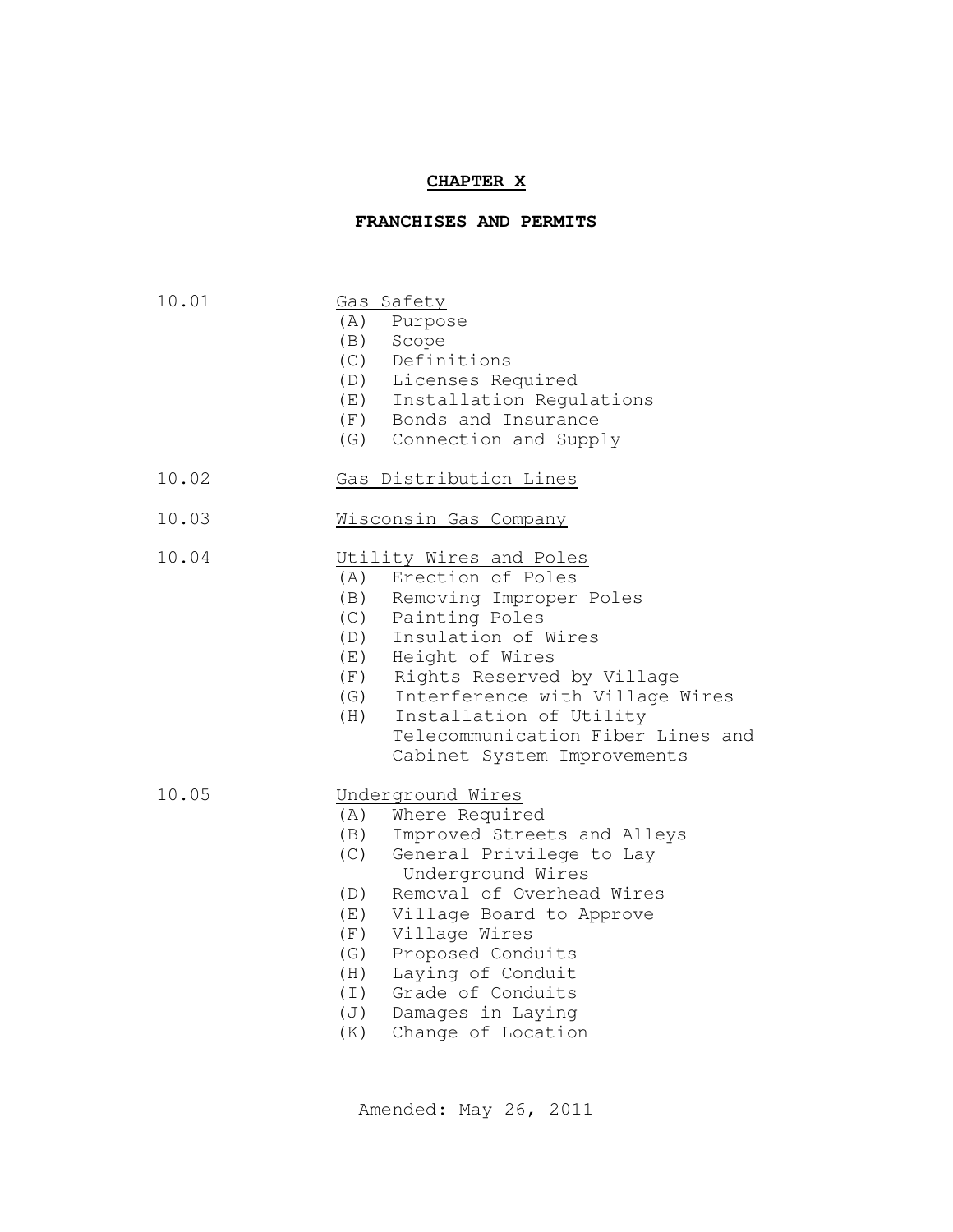- (L) Repair of Streets
- (M) Penalties

# Television Cable System Franchises

- (A) Purposes
- (B) Franchise Required
- (C) Conflicting Provisions
- (D) Definitions
- (E) Franchise Territory
- (F) Grant of Franchise
- (G) Description of System
- (H) Franchise Acceptance
- (I) Transfer of Franchise
- (J) Franchise Term and Renewal
- (K) Revocation and Expiration
- (L) Village Rights
- (M) Grantee Rights
- (N) Technical Performance
- (O) Conditions on Street Occupancy
- (P) Work Performed by Others
- (Q) Indemnity
- (R) Bond and Security Fund
- (S) Franchise Fee
- (T) Rates Charged by the Grantee
- (U) Open Books and Records
- (V) Subscriber Rights
- (W) Rights of Residents
- (X) Severability
- (Y) Foreclosure; Condemnation; Receivership
- (Z) Non-enforcement by the Village
	- (AA) Complaint Procedure
	- (BB) General Rights and Remedies

10.07 Penalties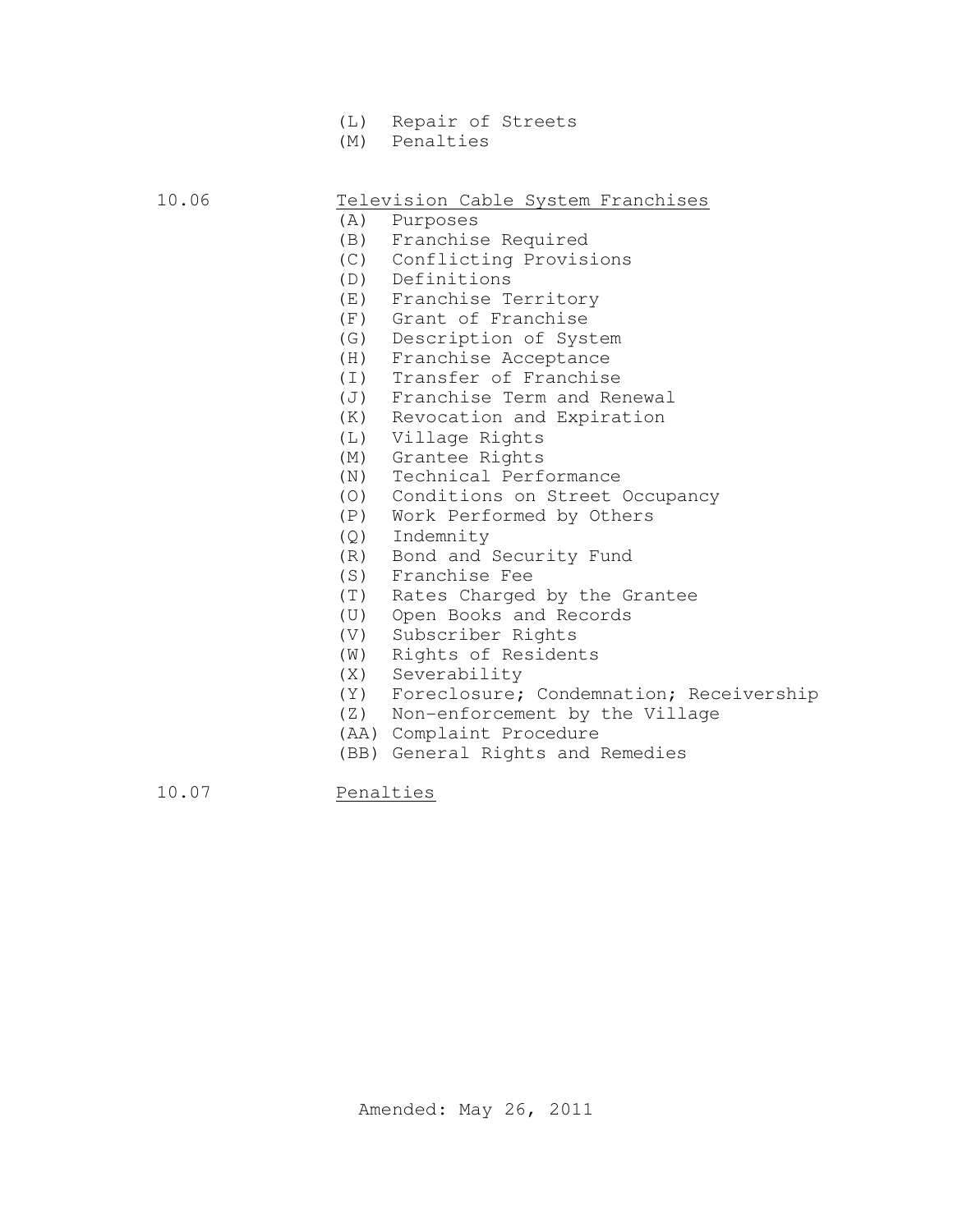#### **CHAPTER X**

#### **FRANCHISES AND PERMITS**

10.01 Gas Safety.

(A) Purpose. The purpose of this Section is to provide minimum standards and requirements for the safe installation of gas utilization appliances, gas utilization equipment and utilization piping.

(B) Scope. All gas utilization appliances, gas utilization equipment, and utilization piping hereafter installed within the corporate limits of the Village shall conform to the requirements of this Section.

(C) Definitions.

(1) **Appliance** - A device or piece of equipment, fixed or portable, which utilizes a gaseous fuel as a source of energy, including but not limited to, for example, gas water heaters, gas central heating, gas stoves, gas refrigerators, etc.

(2) **Gas Utilization Piping** - Piping installed on the customer's premises, from the termination of the supplier's facilities to gas utilization appliances, used to transport a gaseous fuel from the supplier's facilities to such appliance.

(3) **Gas Utilization Equipment** - All valves, fittings, appliance regulators, and other materials, devices or apparatus used with gas utilization piping as a part of the installation of gas utilization appliances.

(4) **Gas** - Vaporous fuels, including natural, manufactured or mixed gas distributed to customers by means of underground piping, by deposit in bulk containers on the customer's premises, or by delivery in portable containers to the customer's premises.

(5) **Gas Company or Supplier** - Any person engaged in the business of selling, installing, or distributing gas or gas appliances within the corporate limits of the

Amended: May 26, 2011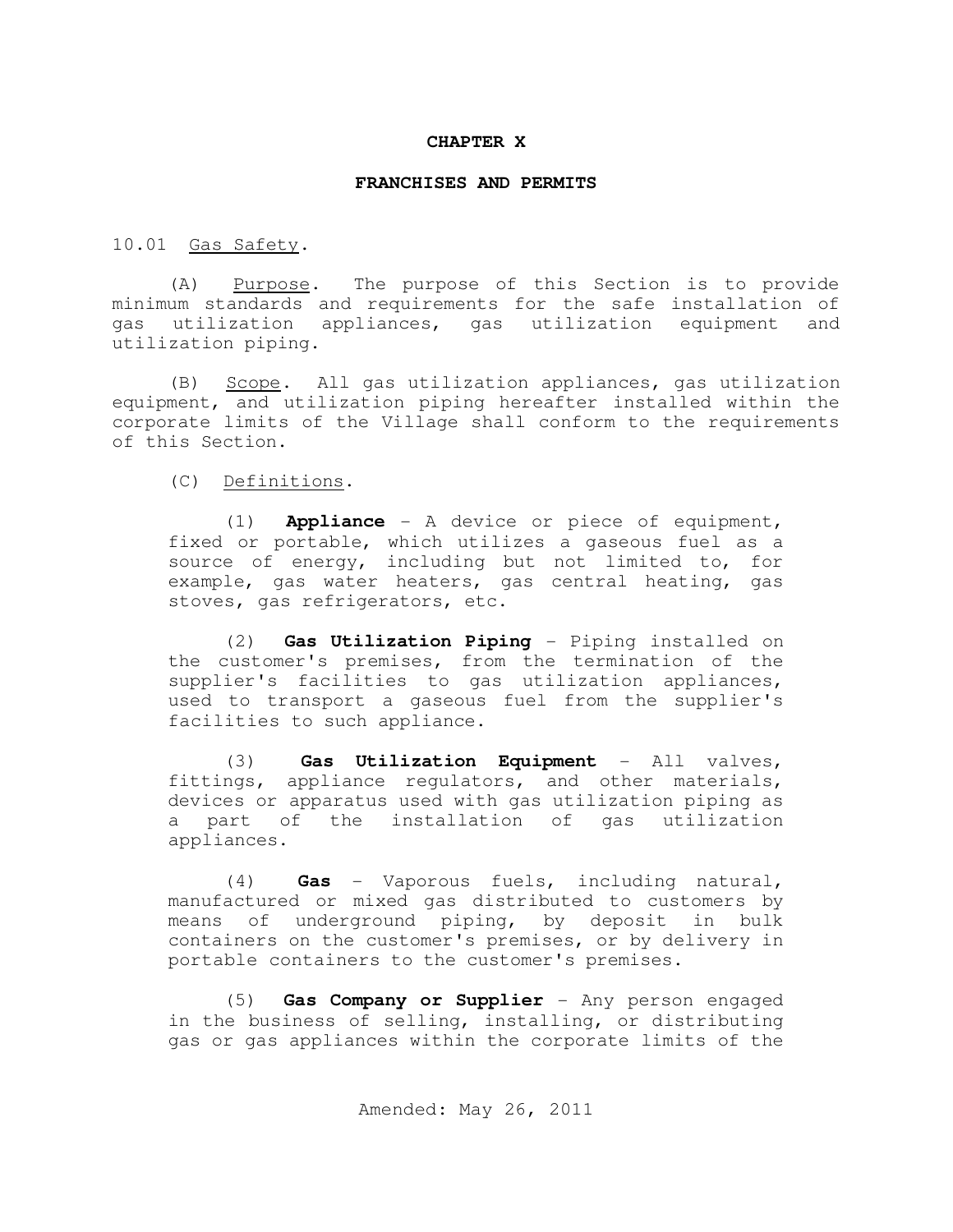Village.

(6) **Minor Repairs** - Adjustment of gas appliances, replacement of parts or exchange of similar units or repairing of leaks.

(D) Licenses Required. No person shall hereafter engage in the business or install, alter, repair or service gas utilization equipment as defined herein within the Village without first securing a license from the Village Administrator. The requirements herein shall not be construed to limit the gas utility's right to render necessary service.

(1) Requirements. At least one officer, member or employee of a partnership, firm or corporation which desires a license must qualify for a license before the corporation may conduct its gas installation business in the Village. Each partner or employee who engages in the installation of gas burner equipment shall have an appropriate license.

(2) Licenses--Application and Issuance.

(a) Applicants shall be at least 18 years of age and united States citizens. Applications shall be submitted to the Village Administrator in such form as may be prescribed and shall be accompanied by a detailed statement of experience and training as required and the location of the applicant's place of business. Any chance of the applicant's business location shall be reported, in writing in the form prescribed, to the Village Administrator within five days.

(b) The Village Administrator shall not issue such license until the applicant meets all requirements of this Section. Licenses shall be kept posted in a conspicuous place in the office of said place of business at all times.

(3) Term of License, Fee. The annual fee for said license shall be as set forth in Appendix "A" Fee Schedule. All licenses shall expire on December 31st of the year of issuance, unless sooner revoked or forfeited. Each licensee may renew such license by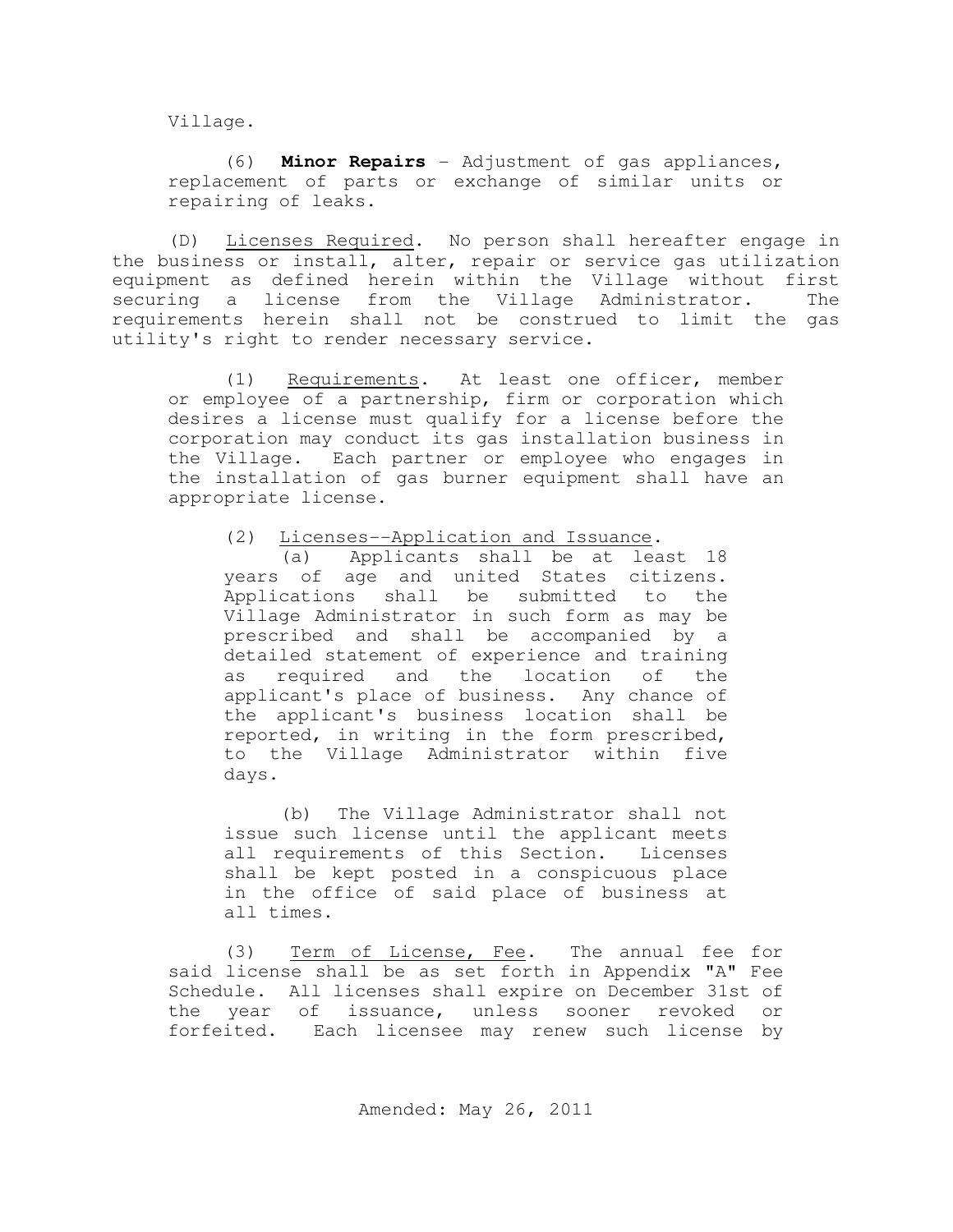paying the annual fee to the Village Administrator on or before the expiration date of the existing license. Upon failure of said renewal, the license shall expire, together with all rights to engage in or work at the business covered by each such license. Reinstatement of expires licenses may be made upon the payment as set forth in Appendix "A" Fee Schedule in addition to the regular license fee. The annual license fee shall be applied to the first ten installation permits issued to the licensee during each annual term of the license.

(E) Installation Regulations. No gas utilization appliances or equipment and utilization piping shall be installed within the corporate limits of the Village until a permit therefor has been issued. After the issuance of such permit, no gas utilization appliance or gas utilization equipment or piping shall be installed except in compliance with the applicable standards hereinafter set forth:

(1) All gas appliances utilizing gaseous fuels deposited in bulk containers on or delivered in portable containers to the customer's premises, and the gas utilization equipment and utilization piping appurtenant thereto, shall be installed in accordance with Chapter Ind 9 of the Wisconsin Administrative Code, entitled "Liquefied Petroleum Gases", a copy of which is on file with the Village Administrator.

(2) All gas appliances utilizing natural, manufactured or mixed gas distributed to the customer's premises by means of underground piping, and the gas utilization equipment and utilization piping appurtenant thereto, shall be installed in accordance with American Standards Association Code ASA Z21.30-1959, sponsored by the American Gas Association, which is also referred to as National Fire Protection Association Pamphlet No. 54 of the same date, and entitled "Installation of Gas Appliances and Piping" or revisions thereto.

(3) In addition to or in substitution of the requirements in the references at paragraphs 1 and 2 above, the following shall be required:

(a) All liquefied petroleum gas appliances having automatic controls shall have safety shut-off equipment on pilot and main burner. All natural gas appliances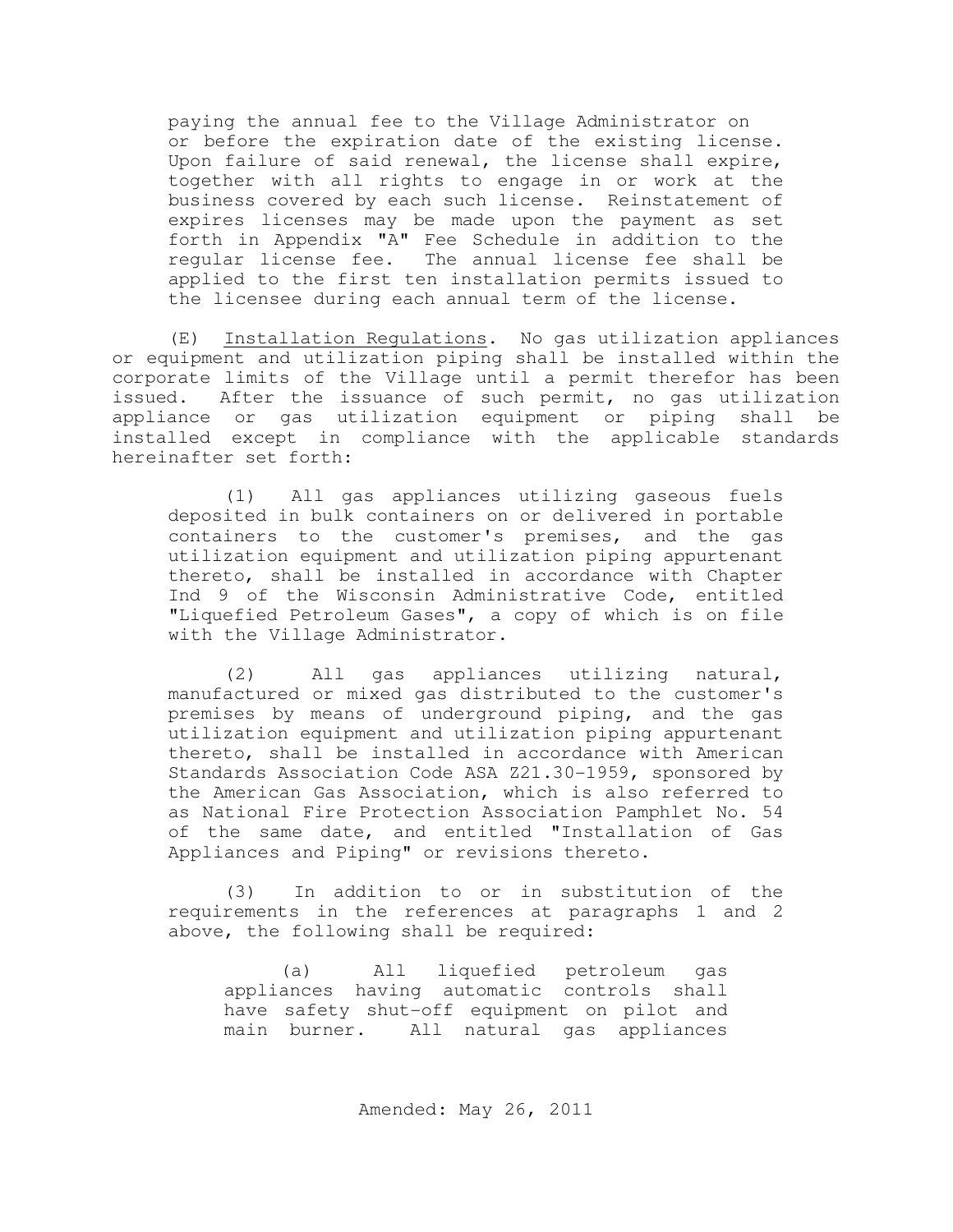having automatic controls shall have safety shut-off equipment on main burners.

(b) Water heater installations shall provide a temperature-pressure release valve to be installed on the hot water line as near the heater as is practicable, or on special outlet if the heater is equipped with a special outlet.

(c) A manually operated shut-off valve shall be installed in the gas supply line to central heating units ahead of all controls, approximately 5 feet above the floor, and near or adjacent to the unit. A manually operated shut-off valve shall be installed in the gas supply line to space heating units ahead of all controls, located in the exposed utilization piping as near to the unit as practicable; provided that no such shut-off valve shall be required in the event that all utilization piping from the supplier's facilities to the appliance is concealed.

(d) There shall be a master shut-off valve on the outside of the building ahead of the meter and pipes.

(e) Where appliances require a vent, such vent shall be of the approved single wall type, except that it shall be double wall when it is inserted between walls, roofs, ceilings, and other obstructions.

(4) Installation Permits. A permit for the installation of gas utilization appliances or gas utilization equipment and gas utilization piping shall be issued by the Village Administrator only to a licensee hereunder. Such permits shall be issued upon application therefor in the form prescribed and upon the payment of a fee as set forth in Appendix "A" Fee Schedule. The annual license fee of each individual licensee shall be applied to the first ten installation permits such licensee applies for during the year for which the annual fee was paid. The installation permit shall be displayed in a prominent place on the premises where the installation is to take place before the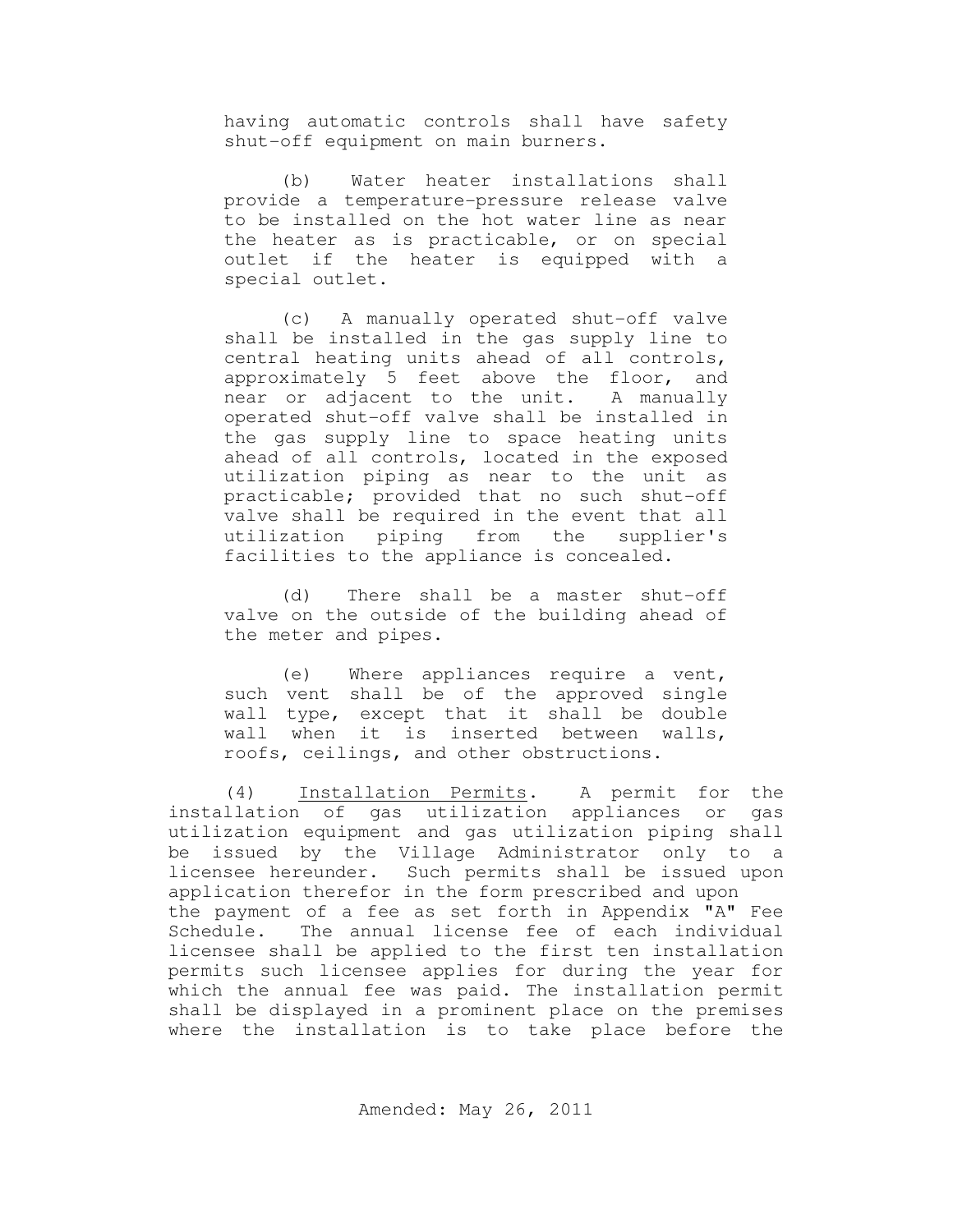installation begins and until its completion. An installation permit is not required for minor repairs, as defined herein.

### (F) Bonds and Insurance.

(1) No license shall become effective until the licensee shall have filed with the Village Administrator a Surety Bond in the sum of \$5,000.00 operating in favor of the Village and conditioned that the Village will be saved harmless from any cause or damage by reason of work performed under this Section or by reason of improper or inadequate performance under this Section by the licensee. The form and execution of such bond shall be approved by the Village Attorney.

(2) Licensees shall carry insurance of the kind specified below and in the amounts herein specified as follows:

(a) For personal injuries - Liability insurance in the amount of \$50,000.00 for each person and \$100,000.00 for each accident.

(b) For property damage - Liability insurance in the amount of \$50,000.00.

(c) For completed operations insurance - Insurance for completed operations with<br>coverage sufficiently broad to cover coverage sufficiently broad to cover installation, service and repair of equipment sold by the licensee and servicing, installation and repair of equipment not sold by the licensee, with coverage for personal injuries to be in the amount of \$50,000.00 for each person, and \$100,000.00 for each accident; and for property damage \$50,000.00 with \$100,000.00 aggregate limit.

(d) Copies of such insurance policies, or certificates of insurance indicating such coverage must be filed with the Village Administrator before any such license shall become effective.

(G) Connection and Supply.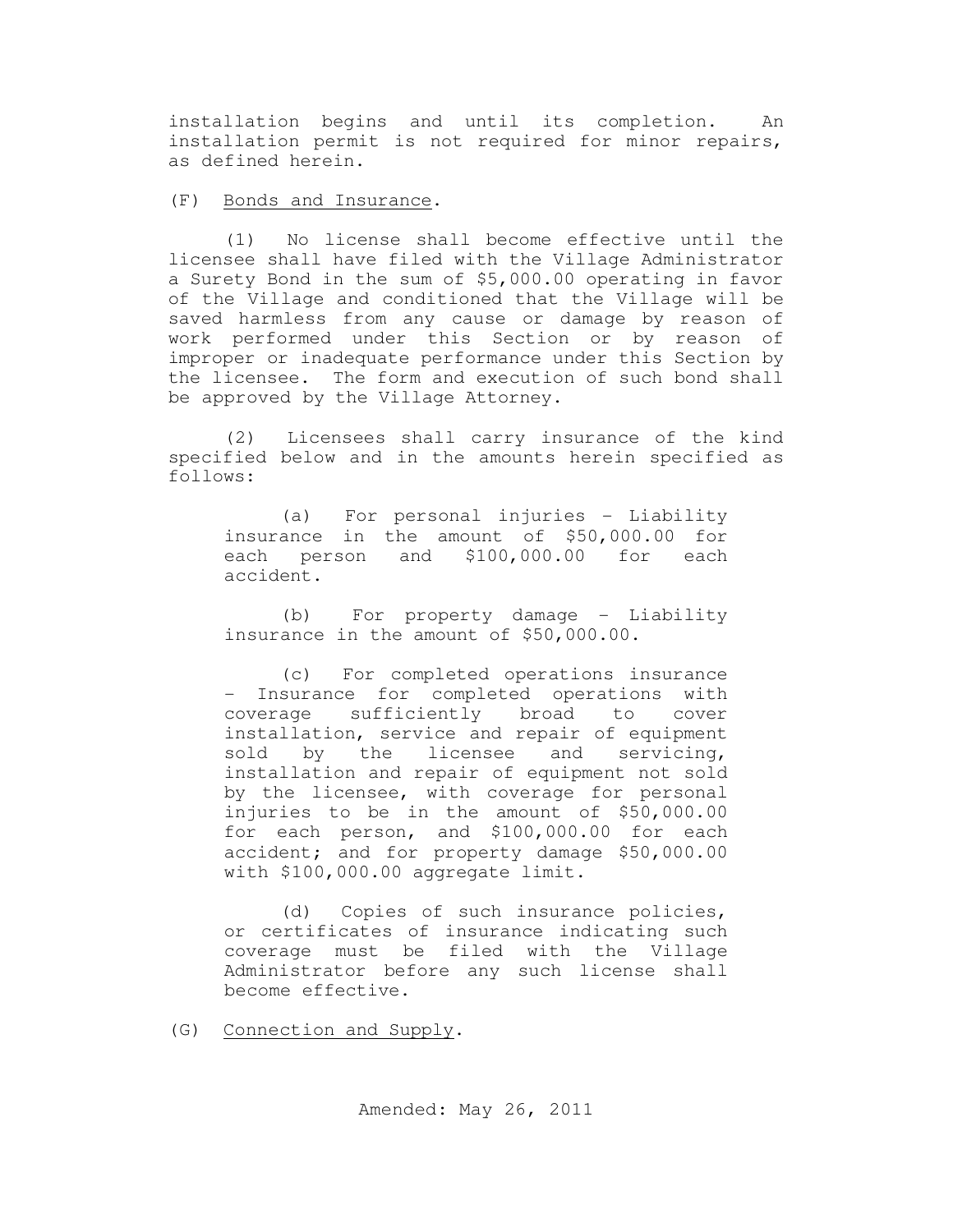(1) No person except an authorized representative of the gas supplier shall connect gas service to any premises or turn on any sealed valve in a location not presently receiving gas service. This provision shall apply to the service to the premises and not to the connection and reconnection of particular equipment and appliances on the premises.

(2) No person shall install any gas burner equipment without first determining from the gas supplier that gas is available in quantities that will assure reasonably safe and uninterrupted operation.

**10.02 Gas Distribution Lines.** Excavations or openings made to install gas distribution lines shall comply with Section 5.05 of this Code. In addition, all single gas main installations in the Village shall be installed at a proper depth below the established grade of the street or streets in which said main is laid. The Village Board may require detailed plans and specifications for all installations of gas mains. Whenever it shall become necessary to take up and renew any gas main, it shall be unlawful for any person to relay or renew such gas main except as prescribed in this Section. When the grade of any gas main interferes with the placement of storm or sanitary sewers such mains shall be re-laid to eliminate such obstructions to such sewers and the expense of such relaying shall be borne by the appropriate utility. Nothing herein contained shall be construed to permit the installation of through gas transmission lines.

### **10.03 Wisconsin Gas Company.**

(A) The Village hereby grants to Wisconsin Gas Company, a corporation organized and existing under the State laws, its successors and assigns, upon the conditions hereinafter set forth, the exclusive right, authority and permission to

construct, maintain, operate, enlarge and repair in the Village a system for the furnishing and distribution of natural gas and natural gaseous fuels, and to use the streets, alleys, lanes, boulevards, parks, public ways, public grounds and bridges in the Village for constructing, maintaining, operating, enlarging and repairing its transmission and distribution pipe lines with all the necessary, usual or convenient manholes, valves, passageways and appurtenances for the purpose of supplying and selling natural gases and natural gaseous fuels to said Village, its residents and to any building, structure, factory, processing plant, industry or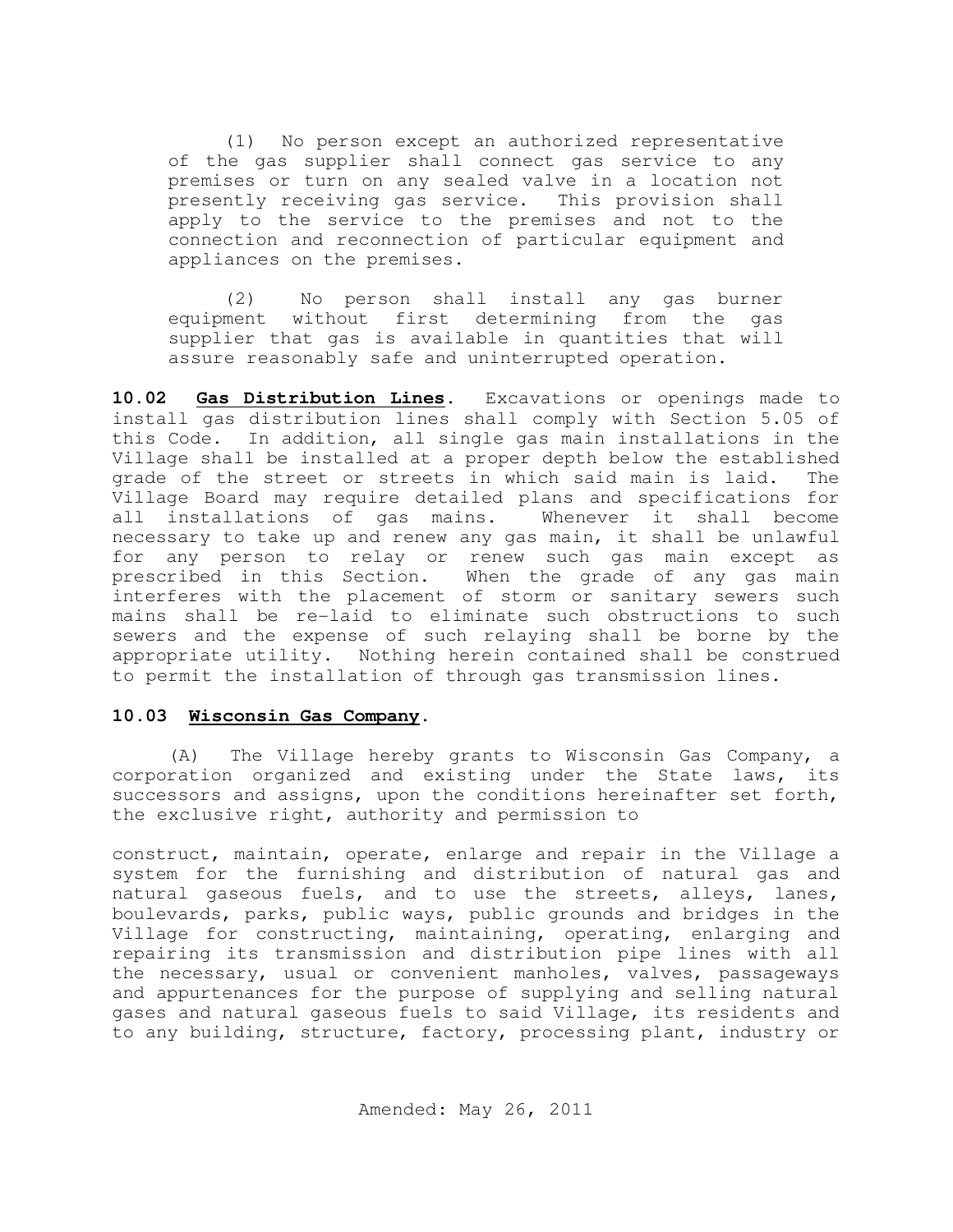public or private house or any gas user therein.

(B) Provided, however, that this franchise is granted subject to such reasonable rules and regulations as the Village Board may from time to time prescribe, and is further subject to all general provisions of statutory laws in force and applicable thereto and to the general orders, rules and regulations of the State Public Service commission and to such reasonable rules and regulations restricting the use of said streets, highways, public ways, alleys and bridges and to construction, maintenance and operation of such natural gas transmitting system as the public bodies of the State having authority under the law may from time to time enact.

### **10.04 Utility Wires and Poles.**

(A) Erection of Poles. All telegraph, telephone, and electric light poles or any poles erected by any person, either as a repair to an existing line or as a part of a new line, for the carrying of an aerial wire thereon, shall be not less than 30 feet in length and 5 inches in diameter at the top, and shall be set 5 feet in the ground and be properly shaved and tamped. Every such pole, except poles carrying high potential current only, shall be provided with a place at the top for a standard 6 pin cross-arm and pins, pins to be not less than 12 inches apart, which crossarm shall be placed thereon by said person, either at the time such pole is erected or at such time thereafter as the Board may direct, at the expense of the individual erecting said pole and shall be properly fastened to said pole with lag screws or bolts and nuts in the most approved manner. The Village hereby reserves said cross-arm exclusively for the use of the Village for wires for municipal fire alarm and police telegraph purposes, and the Village shall have the right and privilege of placing and keeping its fire alarm and police telegraph wires thereon without expense, and no other such cross-arm or any pole shall be located thereon or within 2 feet of said cross-arm so reserved.

(B) Removing Improper Poles. All telegraph, telephone and electric light poles, and all other poles which are not 25 feet in length and 5 inches in diameter at the top, and all poles except those standing in alleys, which shall not be properly tamped, and all wires that are not insulated as required in this Section, within 30 days after written notice, personally served upon the owners or one of the owners thereof, or his or their agent, or upon any officer or agent of the company or corporation, which is the owner thereof, by the Board, to so tamp said poles, or to so insulate said wires, are hereby condemned, and the owner or owners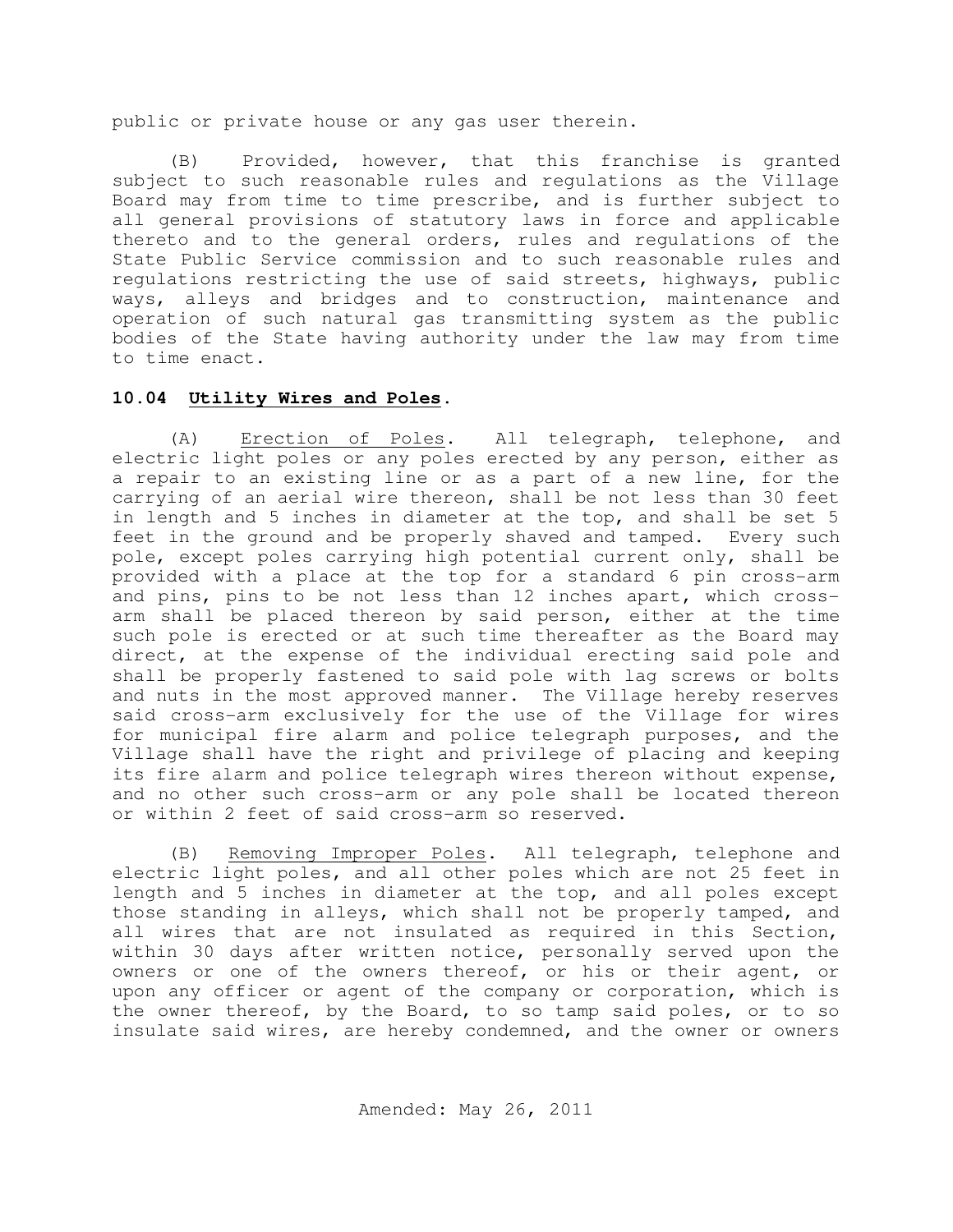thereof shall immediately remove, or cause the same to be removed, and if they fail to do so, the Board shall remove the same at the expenses of the owner or owners.

(C) Painting Poles. It shall be the duty of every person setting or maintaining any electric light, telephone, telegraph, trolley, fire alarm or other pole of a similar nature in any street, alley or public ground where said street or alley is paved, to cause the same to be painted in a good substantial manner for a distance to at least 12 feet from the ground. All poles shall be painted within 30 days after their erection and each 2 years thereafter, provided, however, that poles set after the first day of November need not be painted until after May 1st next ensuing.

(D) Insulation of Wires. All aerial wires carrying high potential currents shall be thoroughly insulated at joints as well as elsewhere, and all wires carrying high or low potential currents shall be attached to proper insulators upon the pins of all cross-arms, and all wires entering building or coming in contact therewith shall be thoroughly insulated therefor and to the satisfaction and approval of the Board.

(E) Height of Wires. It shall be unlawful to run aerial wires or to maintain the same within 20 feet of any of the established grade immediately beneath the same.

(F) Rights Reserved by Village. The Village of West Salem shall have and it hereby reserves to itself the right to extend, at the top, any telegraph, telephone, electric light or other pole heretofore or hereafter erected by any person, and to place thereon a cross-arm with pins and insulators and fasten said cross-arm to said pole with lag screws or bolts and nuts and to place and keep its municipal fire alarm and police telegraph lines or wires on said cross-are, and no such person shall hereafter place and keep any wires above the wires of the municipal fire alarm wires.

(G) Interference with Village Wires. It shall be unlawful to change or interfere in any way with the wires of the municipal fire alarm and police telegraph without permission from the Village President or Chief of the Police Department.

(H) Installation of Utility Telecommunication Fiber Lines and Cabinet System Improvements. Installation of utility telecommunication fiber lines and cabinet system improvements capable of providing voice, high-speed internet access, and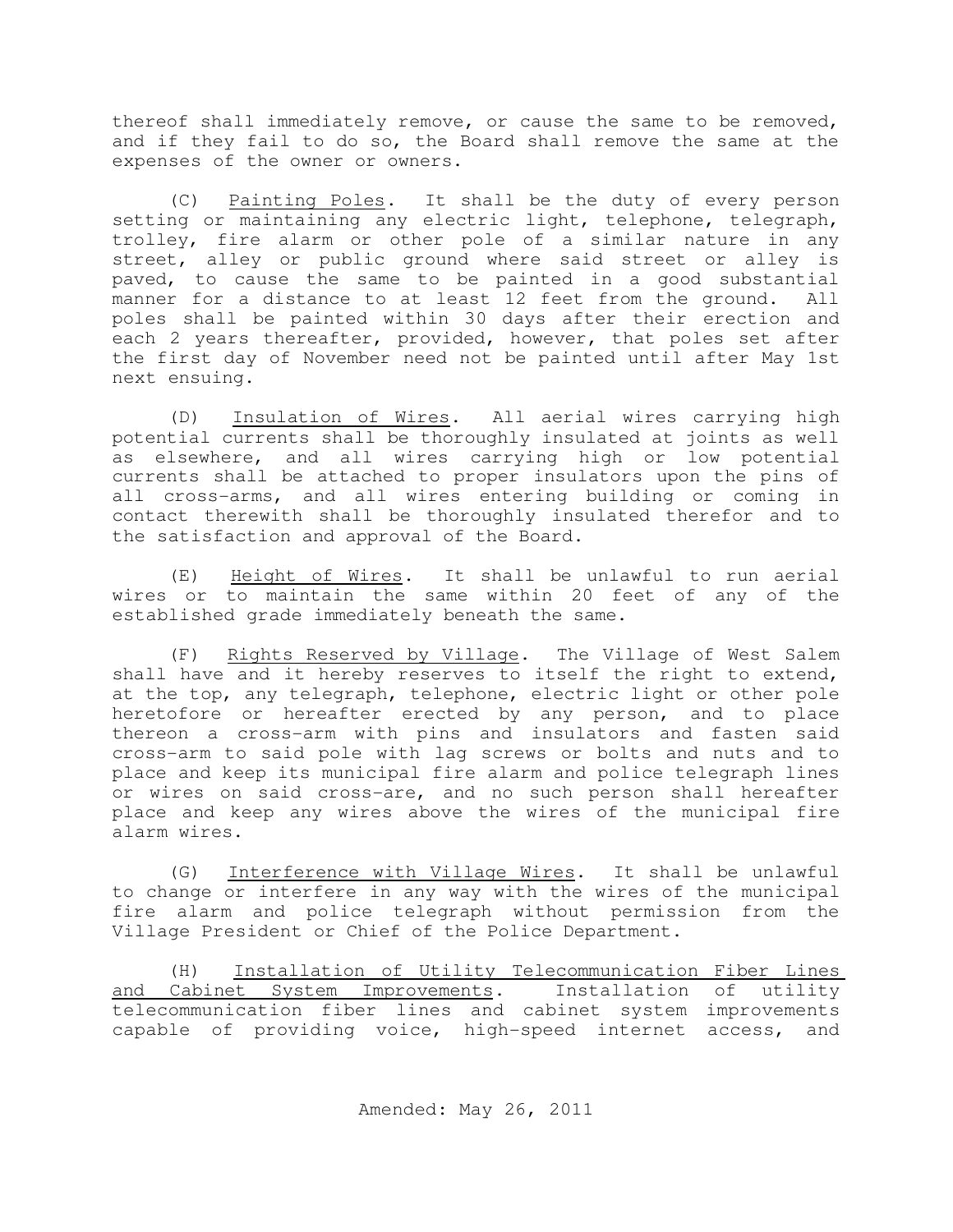video services over internet protocol requires a special permit from the Village Board if located in Village owned right-of-way.

- (1) All transmission and distribution structures, lines and equipment erected by a Grantee within the Village shall be so located as not to cause interference with the proper use of streets, alleys and other public ways and places, and not to cause interference with the rights of or reasonable convenience of property owners who adjoin any of the streets, alleys or other public ways and places.
- (2) In case of any disturbance of pavement, sidewalk, driveway or other surfacing, the Grantee shall first give notice to the Director of Public Works of any contemplated disturbances of pavement, sidewalk, driveway or other surfacing, and shall at its own cost and expense and in a manner approved by the Director of Public Works, replace and restore all pavement, sidewalk, driveway or other surface of any street or alley disturbed in as good condition as before such work commenced. The Grantee shall otherwise comply with Village ordinances relating to street openings.
- (3) If, at any time during the period of operating under the permit, the Village shall elect to alter or change the location or grade of any street, alley or other public way, the Grantee, upon reasonable notice by the Village, shall remove, relay and relocate its conduit and other fixtures at its own expense.
- (4) The Grantee shall not place conduit or other fixtures where the same will interfere with any existing gas, electric, telephone, or other fixture, water hydrant, or main, or result in safety hazard for traffic.
- (5) The Grantee shall defend and save the Village and its agents and employees harmless from all claims, damages, losses and expenses including attorney's fees sustained by the Village on account of any suit, judgment, execution, claim or demand whatsoever arising out of the installation, operation or maintenance of the system except for acts of the Village, its agents or employees, unless said acts are at the request of and under the direction or supervision of the Grantee.
- (6) By accepting this permit the provider Grantee agrees on behalf of itself and its affiliates that it will not provide video programming, (including but not limited to programming delivered using internet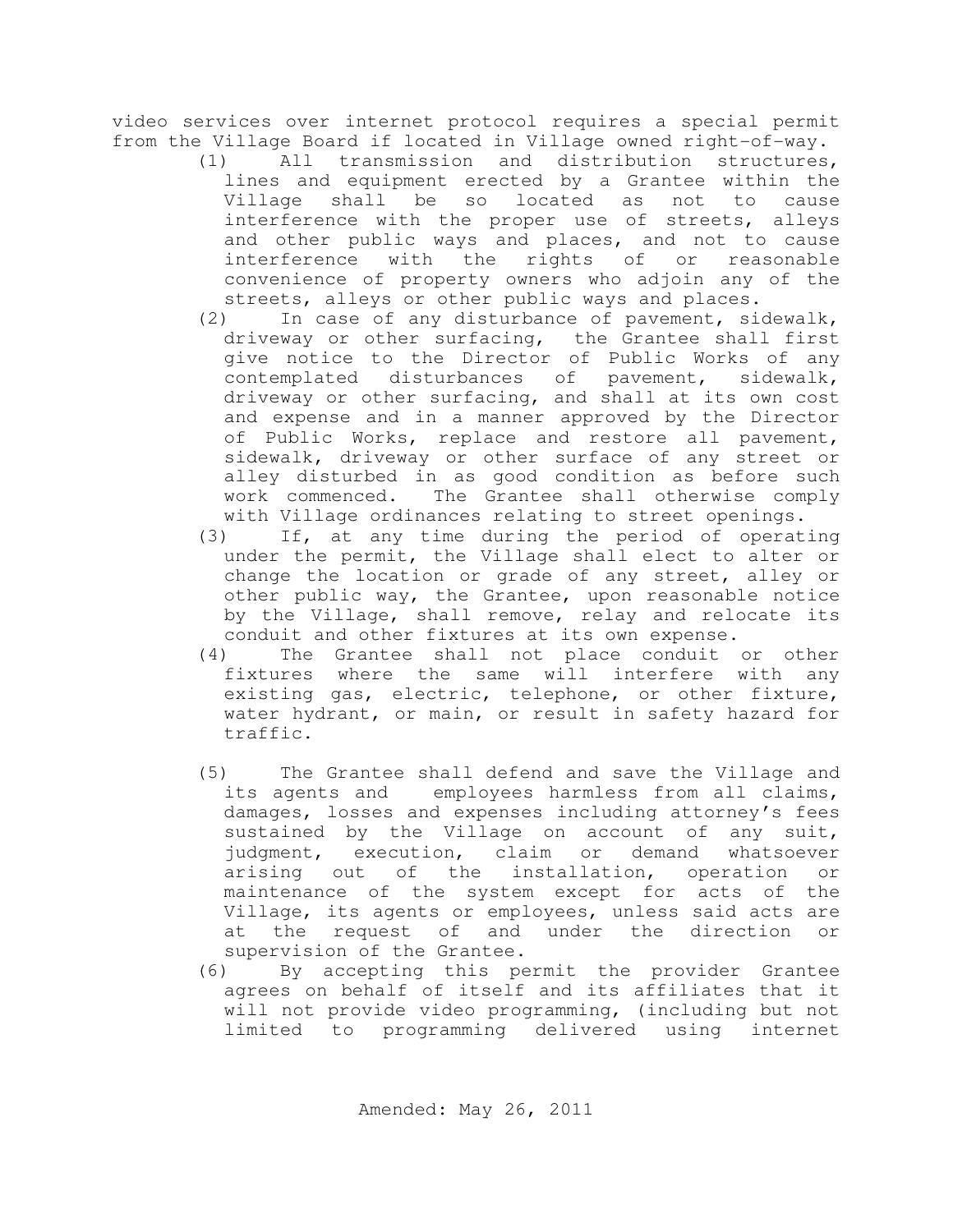protocol) over its facilities located within the Village rights-of-way to subscribers within the Village without first obtaining a cable franchise from the Village.

# **10.05 Underground Wires.**

(A) Where Required. All electric light, telegraph, and telephone companies and all persons using or operating electric light, telegraph or telephone wires in that part of the Village on those certain streets and alleys which shall be designated by the Village Board shall lay and construct underground, in public streets, alley, and other places, proper conduits necessary for the purpose of laying and protecting all electric light, telegraph, and telephone wires and cables owned, used or operated by such companies or persons, and shall place through such conduits all such electric light, telephone and telegraph wires and cables as may be necessary for the proper conduct of the business of such electric light, telegraph or telephone companies or persons using electric light, telegraph or telephone wires. Such company or persons shall have the right and privilege, within the territory designated of constructing such manholes, distributing poles, and other appliances and fixtures as shall be necessary and proper in the laying of such conduits and the carrying of wires and cables therein.

(B) Improved Streets and Alleys. The Village Administrator shall notify all electric light, telephone and telegraph companies and all persons using or operating electric light, telephone and telegraph wires in any part of the Village where streets or alleys

are about to be improved with permanent street improvement of cement or asphalt paving in the imminence of such improvement and shall indicate to such utilities whether, in the opinion of the Village Board the removal, replacement or construction underground of any facility thereon shall be necessary. Such person shall have the right or privilege within the territory so improved, to construct manholes and other appliances and fixtures and erect such distributing poles as shall be necessary and proper in the reconstruction of the utilities located therein.

(C) General Privilege to Lay Underground Wires. All electric light, telephone or telegraph companies or persons conducting such business shall, in addition to the rights and privileges heretofore given and granted to them, their successors or assigns, have the right and privilege of laying and constructing underground in the public streets, alleys, and other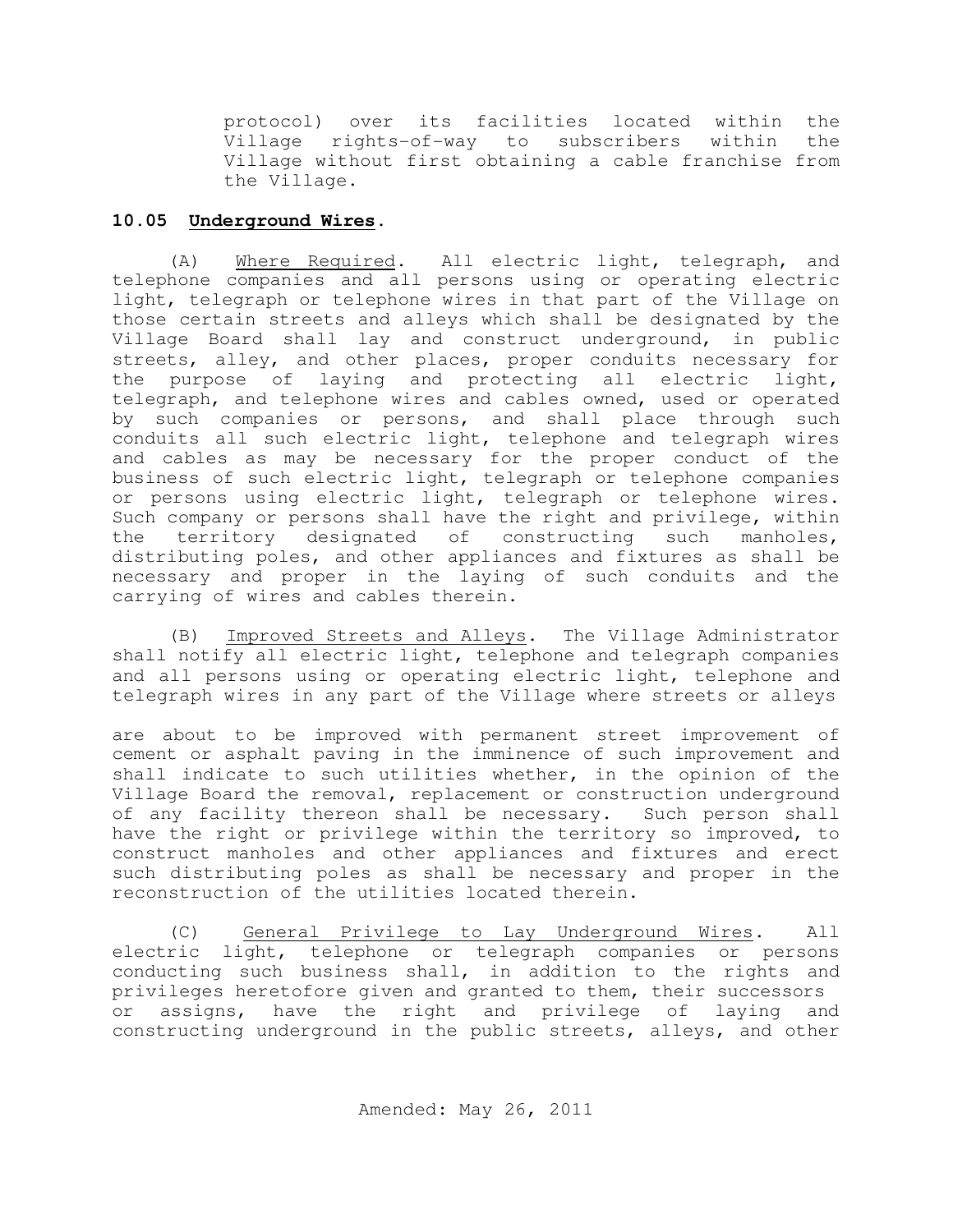public places, all conduits necessary for the wires or cables, and also the right and privilege of construction of any manholes, distributing poles, appliances, and fixtures necessary and proper in the laying of said conduits, in any other part of the Village not mentioned in Subsections (A) or (B), under the terms and conditions provided in this Code.

(D) Removal of Overhead Wires. All electric light, telegraph or telephone companies or persons using electric light, telegraph or telephone wires in the district or territory in which underground wires are required shall, within one year after the underground wires are laid, remove from the streets and alleys and other places beneath which underground conduits have been laid, all overhead wires, poles or posts, framework or other support for wires. The Board shall remove all such wires and conductors not removed at the time or times mentioned without further action of the Board and any and every said company or person who shall fail to comply with the provisions of said section shall forfeit all rights and franchises that heretofore may have been or hereafter may be granted to it.

(E) Village Board to Approve. All conduits, manholes and other appliances and fixtures erected pursuant to the provisions of this Chapter shall be of such material and size and dimensions as shall be approved by the Board and the same shall be laid and constructed under the direction and with the approval of the said Board.

(F) Village Wires. In all underground conduits or manholes sufficient and necessary space shall be reserved, free of expense, for wires belonging to or to be used by the Village, and said conduits shall at all times be accessible to the Village for the purpose of putting in, taking out or repairing its wires.

(G) Before any electric light, telegraph or telephone company, or person using electric light, telegraph or telephone wires, shall lay and construct any conduits or manholes or erect any distributing poles, pursuant to the provisions of this Section, they or their officers or agents shall submit to the Board the route of the proposed conduit or conduits stating the name of the street or streets, or if in an alley, the proper designation thereof, and the exact line and location of the proposed conduit or conduits, its distance from the gutter, its depth, manner of laying same, and of carrying said wires, and the location of the manholes, distributing poles and buildings to be served. No such conduit shall be laid until the said Board consents.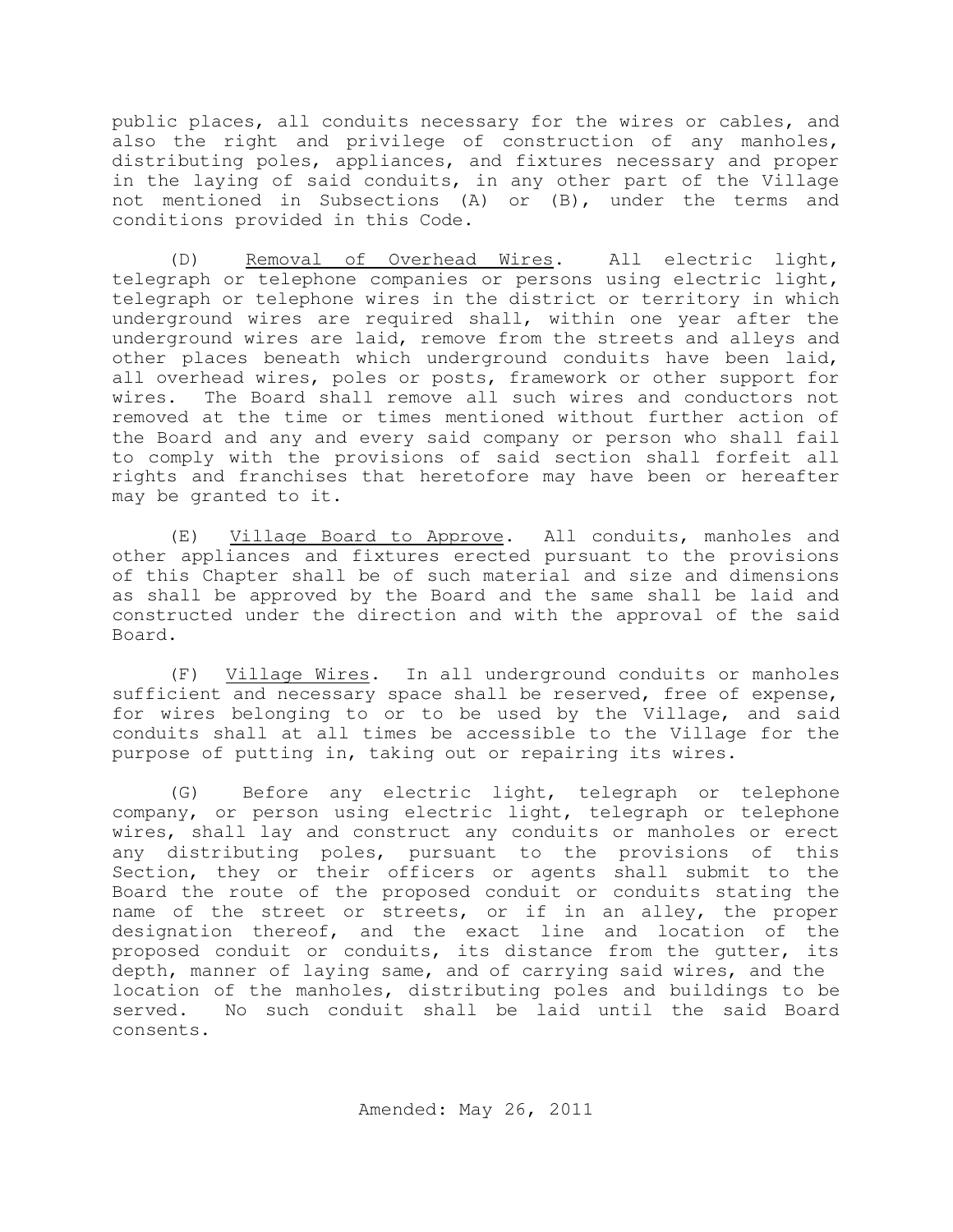(H) Laying of Conduit. All conduits shall be laid so as not to disturb the drainage of the streets or alleys or interfere with or damage the streets, water or sewer pipes, or other public or private property. When a conduit or conduits come in contact with any water, sewer, gas or other pipe, it shall be laid as directed by the Village Engineer. Nothing herein contained shall prevent the laying of said conduits under any steam or electric railway.

(I) Grade of Conduits. It shall be the duty of the Board to see that the grade of every conduit is sufficiently deep so that it shall not be necessary thereafter to relay said conduit in improving the street, but, if whenever any street in which any conduit shall have been laid shall be graded or otherwise improved, it shall be necessary to lower or change said conduit, it shall be done by the electric light, telephone or telegraph companies or persons using electric light, telephone or telegraph wires, upon reasonable notice from the Board, and in case of the refusal by such electric light, telegraph or telephone companies or persons using such electric light, telegraph or telephone wires to lower or change such conduit, then it shall be done by the Board at the expense of such electric light, telegraph or telephone companies or persons using electric light, telephone or telegraph wires.

(J) Damages in Laying. All electric light, telephone or telegraph companies or person using electric light, telegraph or telephone wires, shall save the Village harmless of and from injury and damage of any kind caused or occurring by reason of laying or constructing any conduit, manholes or distributing poles, by reason of negligent management in the construction or operation thereof or the wires connected therewith.

(K) Change of Location. Whenever any underground conduits have once been laid in the streets and alleys, they shall not be removed, relocated or changed without first obtaining permission from the Board.

(L) Repair of Streets. It shall be the duty of the electric light, telegraph or telephone companies or persons using electric light, telegraph or telephone wires, when laying conduits, to refill the opening of the ditch with reasonable diligence, and the ditch shall be so filled as to leave the street in as good condition as it was before the work was commenced, as required by Section 5.05 of this Code.

(M) Penalties. Any person violating any provision of this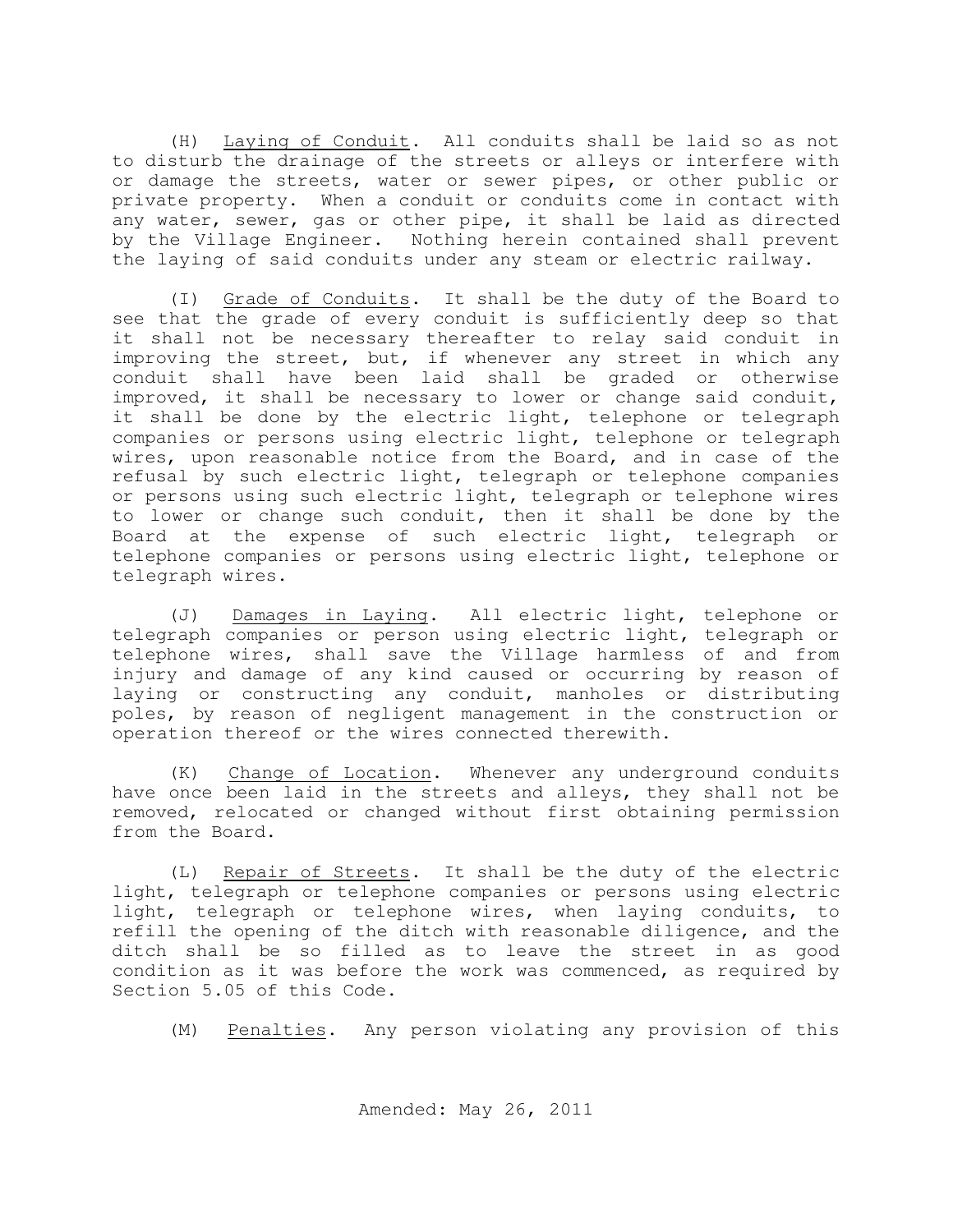Section, including those provisions of the Wisconsin Statutes, Wisconsin Administrative Code or other materials incorporated by reference, shall upon conviction thereof forfeit not less than \$20.00 nor more than \$500.00.

### **10.06 Television Cable System Franchises.**

(A) Purposes. The purposes of this Ordinance are to:

(1) Protect the public health, safety and welfare;

(2) Provide for the granting of one or more franchises to permit the use of Village streets and other public ways for cable communication systems;

(3) Provide for the regulation by the Village of the erection, construction, reconstruction, installation, operation, maintenance, dismantling, testing, repair and use of such systems in, upon, along, across, above, over, and under or in any manner connected with the streets or other public ways within the Village, as it now or in the future may exist;

(4) Provide for the payment of reasonable and fair fees and other valuable consideration to the Village for the use of Village streets and other public ways by such systems and to compensate the Village for costs associated with such use;

(5) Provide for the development of cable communication systems as a means to improve communications between and among and to otherwise serve the present and future needs of the citizens, government, and private and public institutions, organizations, and enterprises of the Village; and

(6) Provide remedies and prescribe penalties for violations of this Ordinance and any franchise agreements executed pursuant to this Ordinance.

(B) Franchise Required. Any person desiring to own, maintain, or operate a cable television system as defined by the Federal Cable Communications Policy Act of 1984, 47 USC 521, et seq. (the "Cable Act"), and Section 66.0419, Wis. Stats., and amendments thereto, within the Village shall secure a license from the Village Board and shall be subject to all of the provisions of this Section.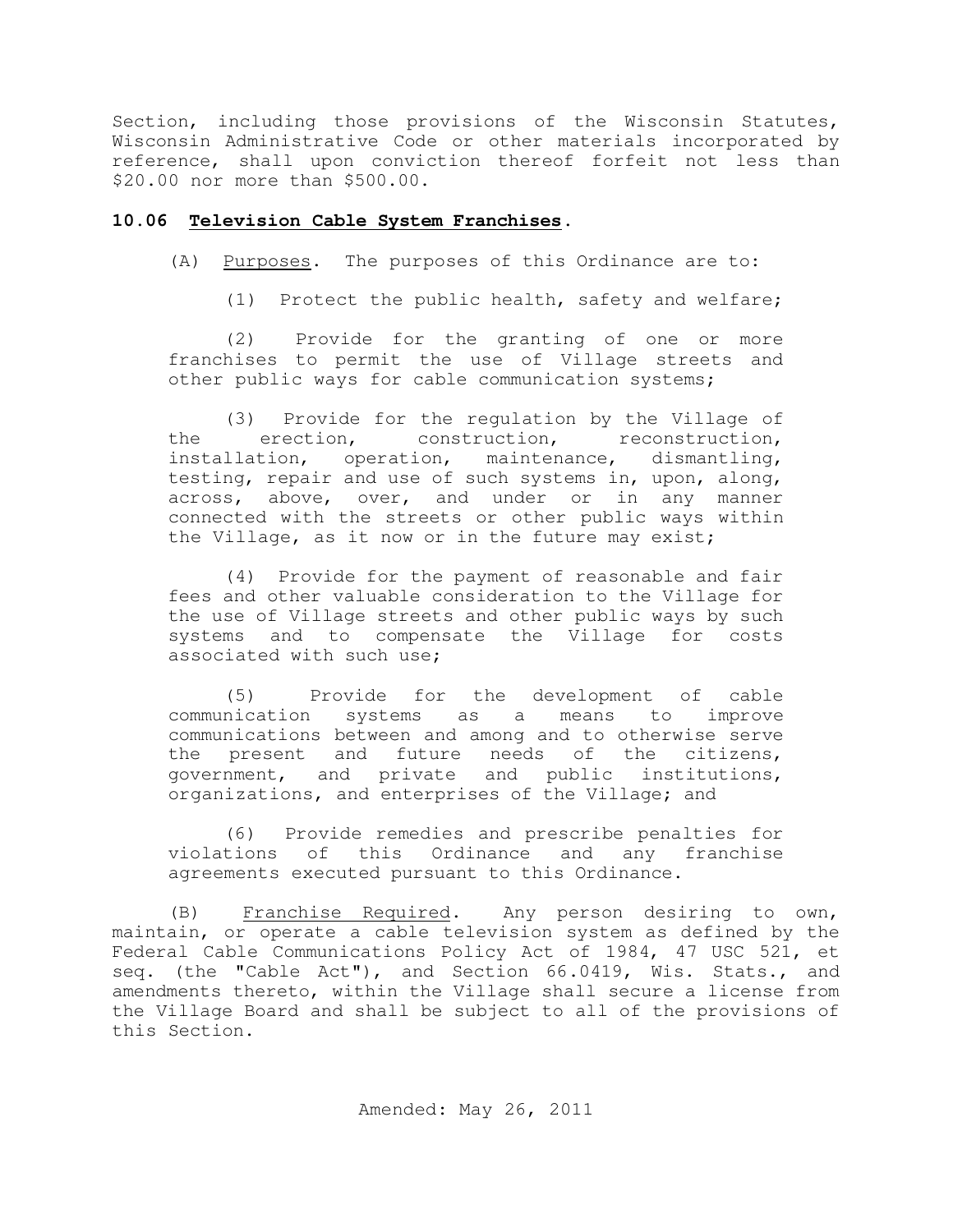(C) Conflicting Provisions.

(1) This Ordinance is adopted pursuant to the authority of the Village under the Constitution and Statutes of the State of Wisconsin and the United States of America, including but not limited to the Cable Act and Section 66.0419 of the Wisconsin Statutes. Where any provision of this Ordinance conflicts with any provision of state or federal law, this Ordinance shall control to the full extent permitted by law.

(2) In the case of an express conflict or any ambiguity between a provision in this Ordinance and either a provision in a franchise agreement executed pursuant to this Ordinance or a provision in a franchise proposal that is incorporated by reference into such franchise agreement, this Ordinance shall control.

(D) Definitions.

(1) When not inconsistent with the context, words used in the present tense include the future tense, words used in the plural number include the singular number, and words used in the singular number include the plural number.

(2) For the purpose of this Ordinance, the following terms phrases and words and their derivations have the meanings given herein, unless it is clearly stated that another meaning is intended.

(a) Village. The Village of West Salem,  $Country$  of La Crosse, State of Wisconsin, in its present incorporated form or in any later recognized, consolidated, enlarged, or reincorporated form.

(b) Cable System. Coaxial and/or fiber cables, wave guides, or other conductors and equipment for transmitting video, audio, data and other telecommunication services by cable or through its facilities as herein contemplated, and including closed-circuit special event programs and educational television.

(c) Control or Controlling Interest. Actual working control or ownership of the cable system in whatever manner exercised. A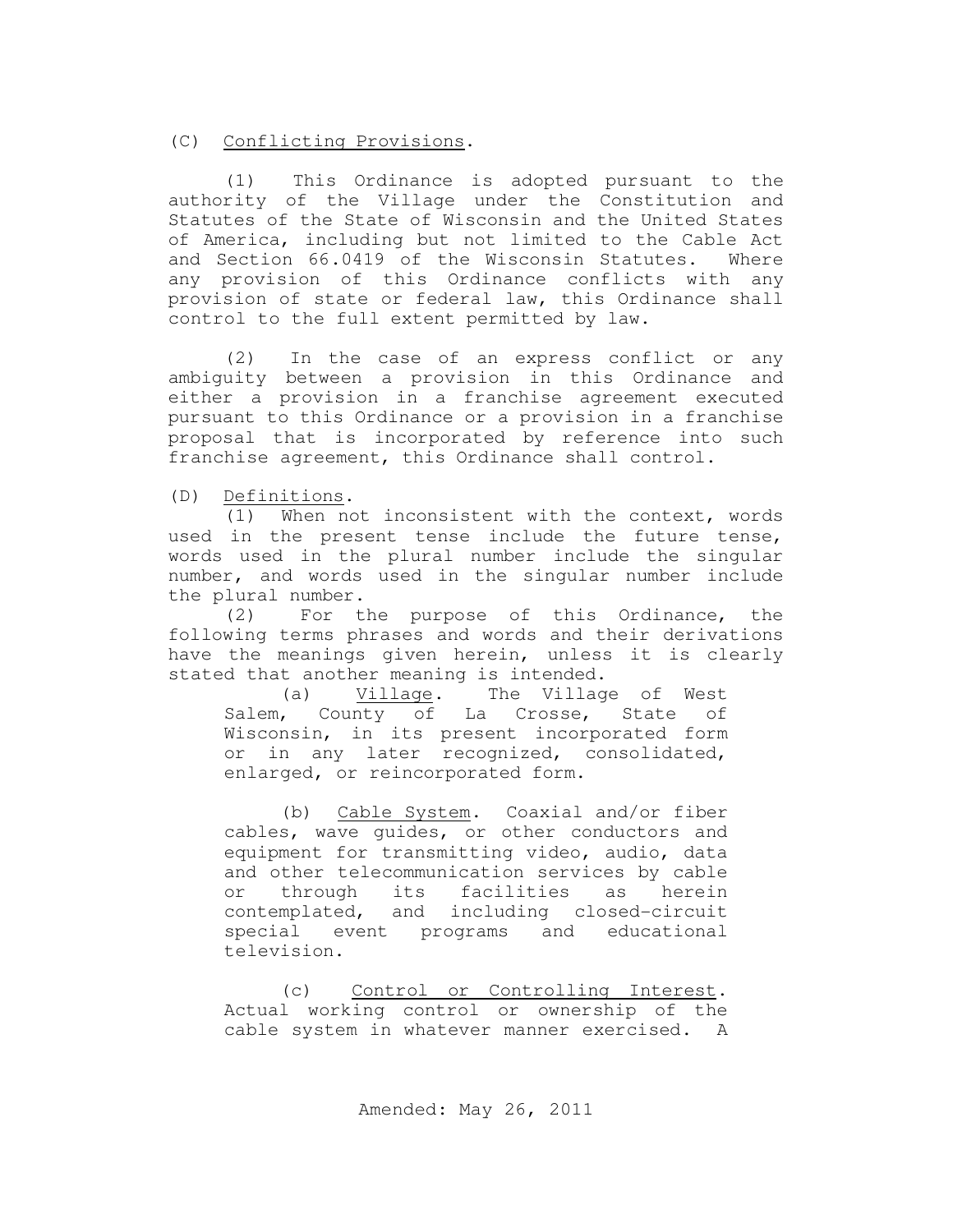rebuttable presumption of the existence of control or a controlling interest shall raise from the beneficial ownership, by any person, group of persons acting in concert (except underwriters during the period in which they are offering securities to the public) or entity of twenty (20%) per cent or more of the Village cable system or the franchise under which the system is operated. A change in the control or controlling interest of a parent of a grantee shall constitute a change in the control or controlling interest of the City cable system under the same criteria. Control or controlling interest as used herein may be held simultaneously by more than one person, group or persons or entities.

(d) Board. The present governing body of the Village or any future body constituting the legislative body of the Village.

(e) Franchise. An authorization issued by the Village of West Salem to construct and operate a cable system.

(f) Grantee. Any entity including a corporation, joint venture, association, partnership, or individual to whom or which a franchise under this Ordinance is granted or lawfully transferred under this Ordinance.

(g) Gross Revenues. All revenues actually received by the Grantee, including revenues received from its affiliates or subsidiaries, from subscribers in connection with the operation of the cable system in the Village, including: basic subscriber services fees, pay channel service fees, installation and reconnection fees, converter and remote control rentals, and any other billable subscriber services except those excluded herein. The term does not include advertising revenues, leased channel fees, enhanced telecommunication services revenues, studio rentals, production equipment rentals,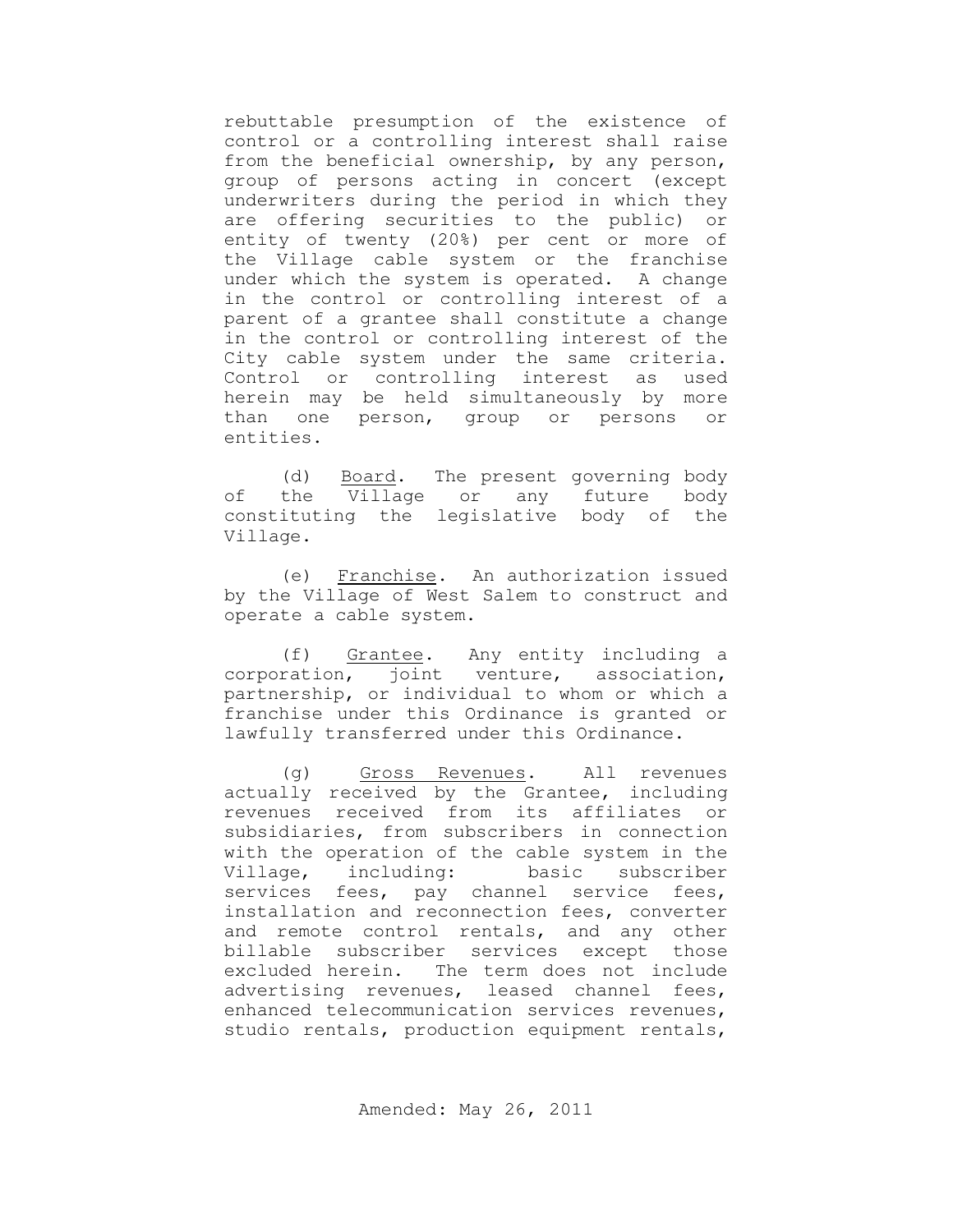or any taxes on services provided by a grantee and imposed directly upon any subscriber or user by the State, County, or Village or other governmental unit and collected by a grantee on behalf of said unit.

(h) Street or Public Way. The surface of and space above and below any public street, road, highway, freeway, lane, alley, court, sidewalk, parkway, or drive, now or hereafter existing as such within the Village. A franchise granted under this Ordinance shall be deemed to confer only such rights to use property in the Village as the Village may have the right and power to grant in such agreements.

(i) Subscriber. Any person or entity receiving for any purpose the cable television services of a grantee herein.

(3) Any word, phrase, or term defined in Section 602 of the Cable Act but not defined in this Section shall have the meaning set forth in Section 602 of the Cable Act (47 USC 522).

(E) Franchise Territory. A franchise granted under this Ordinance is for the present territorial limits of the Village of West Salem, unless otherwise granted by the Board. Any area henceforth added to the Village during the term of the franchise shall become part of the franchise territory. For any area within the franchise territory not served under the franchise, service under the franchise must be offered when subscriber requests reach thirty (30) per mile (or a fraction thereof) of trunk or distribution cable, measured from the existing distribution plant.

(F) Grant of Franchise.

(1) This Ordinance allows the Village of West Salem to grant a franchise for a term of ten (10) years, provided that the grantee confirms to the conditions, limitations, and requirements of this Ordinance. No portion of a franchise or any right granted thereunder may be separated or transferred, except as provided in Section (I).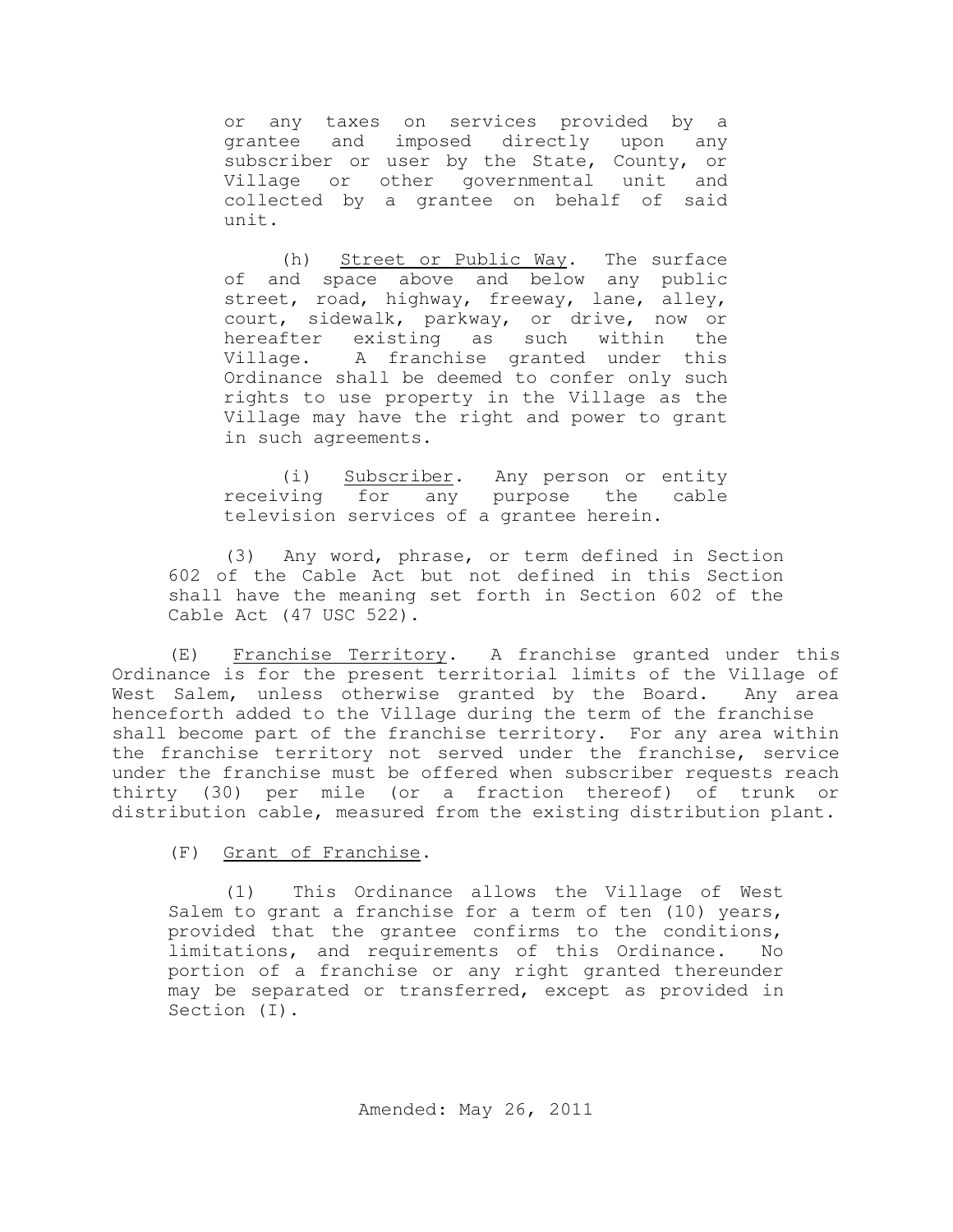(2) The Board will use its discretion and judgment to determine if the granting of one or more franchises under this Ordinance will serve the public's needs and protect the public's health, safety, and welfare. If the Board grants more than one franchise for the provision of cable television service to any part of the Village, all terms of this Ordinance shall apply equally to all grantees.

(3) No provision of this Ordinance shall be deemed or construed to require the Board to grant a franchise.

(4) A franchise granted under this Ordinance shall not take the place of any other license or permit legally required of a grantee, unless expressly provided in a franchise agreement made pursuant to this Ordinance.

(G) Description of System. A grantee shall, as part of the acceptance of a franchise, file with the Village a general description of the cable system, including the technical characteristics, channel capacity, initial channel carriage, and location of the distribution plant. The grantee shall update such description as substantial changes occur, such as, but not limited to, changes in the megahertz capacity, channel capacity, and main trunk design.

(H) Franchise Acceptance.

(1) To accept a franchise granted under this Ordinance, a grantee must file written notice of acceptance with the Village Administrator within thirty (30) days of the approval of the franchise by the Village board.

(2) Such written notice shall include a certification that the grantee:

(a) Will comply with this Ordinance, any franchise agreements made pursuant to this Ordinance, and all applicable Village, County, State, and Federal regulations in regard to the construction, operation, an maintenance of a cable system;

(b) Accepts the franchise relying on its own investigation and understanding of the power and authority of the Village to grant the franchise and the terms and conditions thereof;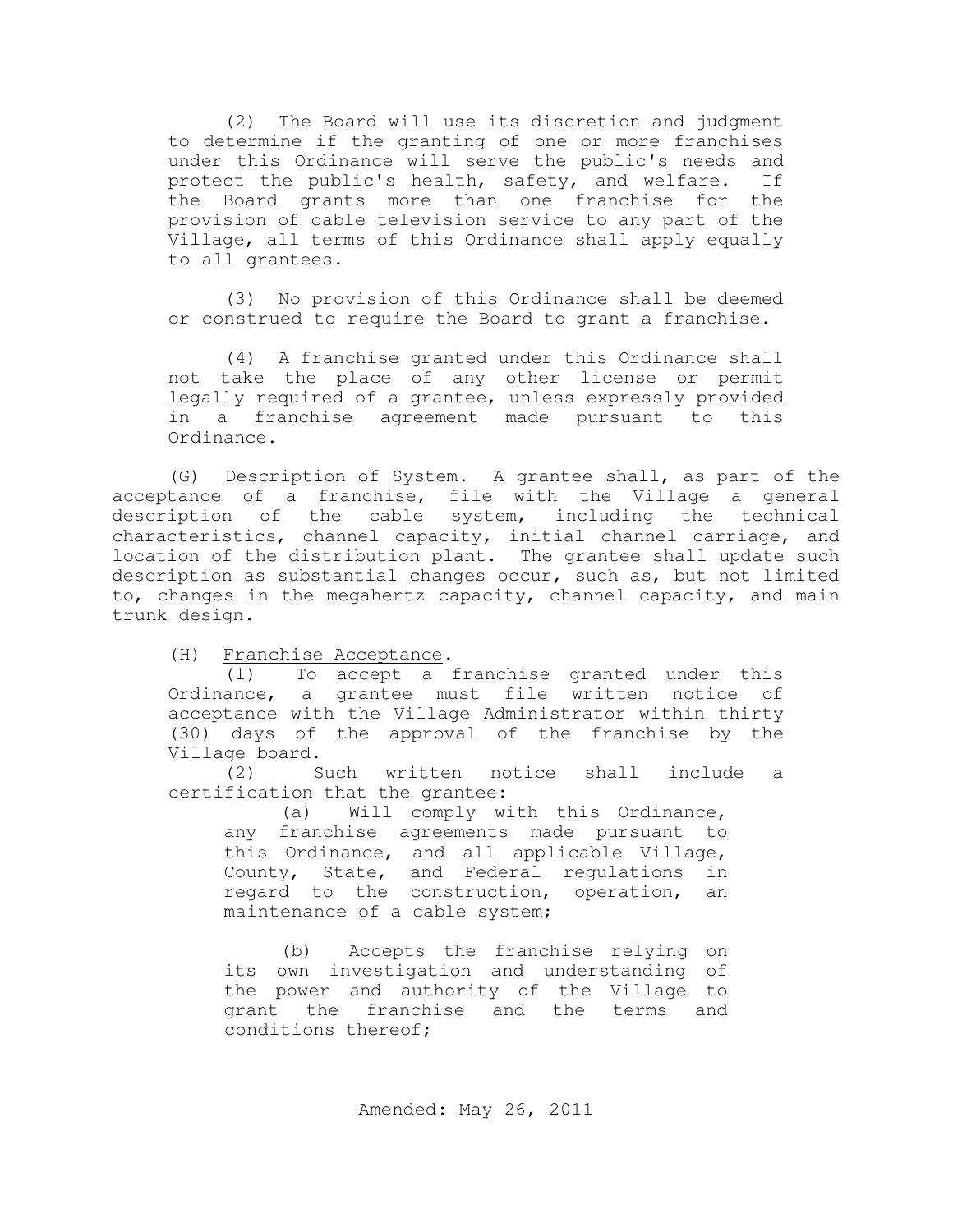(c) Acknowledges that it has not been induced to enter into the franchise agreement by any understanding or promise or by other statement, whether written or verbal, by or on behalf of the Village or by any other third person concerning any term or condition of the franchise or Ordinance no expressed herein;

(d) Shall have no recourse whatsoever against the Village for any loss, cost, expense or damage arising out of any provision or requirement of a franchise or the enforcement thereof; and

(e) Will not at any time set up against the Village in a claim or proceeding any condition or term of the franchise or Ordinance as unreasonable, arbitrary or void, or that the Village has no power or authority to make any such term or condition, but shall accept the validity of the terms and conditions of the franchise and Ordinance in their entirety.

#### (I) Transfer of Franchise.

(1) A franchise granted hereunder, or control or controlling interest of it, shall not be sold, assigned or transferred in any manner, nor shall the title, either legal or equitable, or any right, interest or property or assets relating to a franchise or system, pass to or vest in any person or entity without the written permission of the Board; provided, however, that the Board shall not unreasonably withhold or delay its permission, except that a grantee may transfer or assign its rights and obligations under a franchise to any of its affiliates, including any limited partnership(s) of which grantee is a general partner or any joint venture or general partnership of which grantee or any such limited partnership(s) is a constituent partner or any other entity controlled by, controlling, or under common control with grantee. This Section shall not apply to the granting of a security or mortgage interest in grantee's assets by the grantee to a financing institution for purposes of financing either the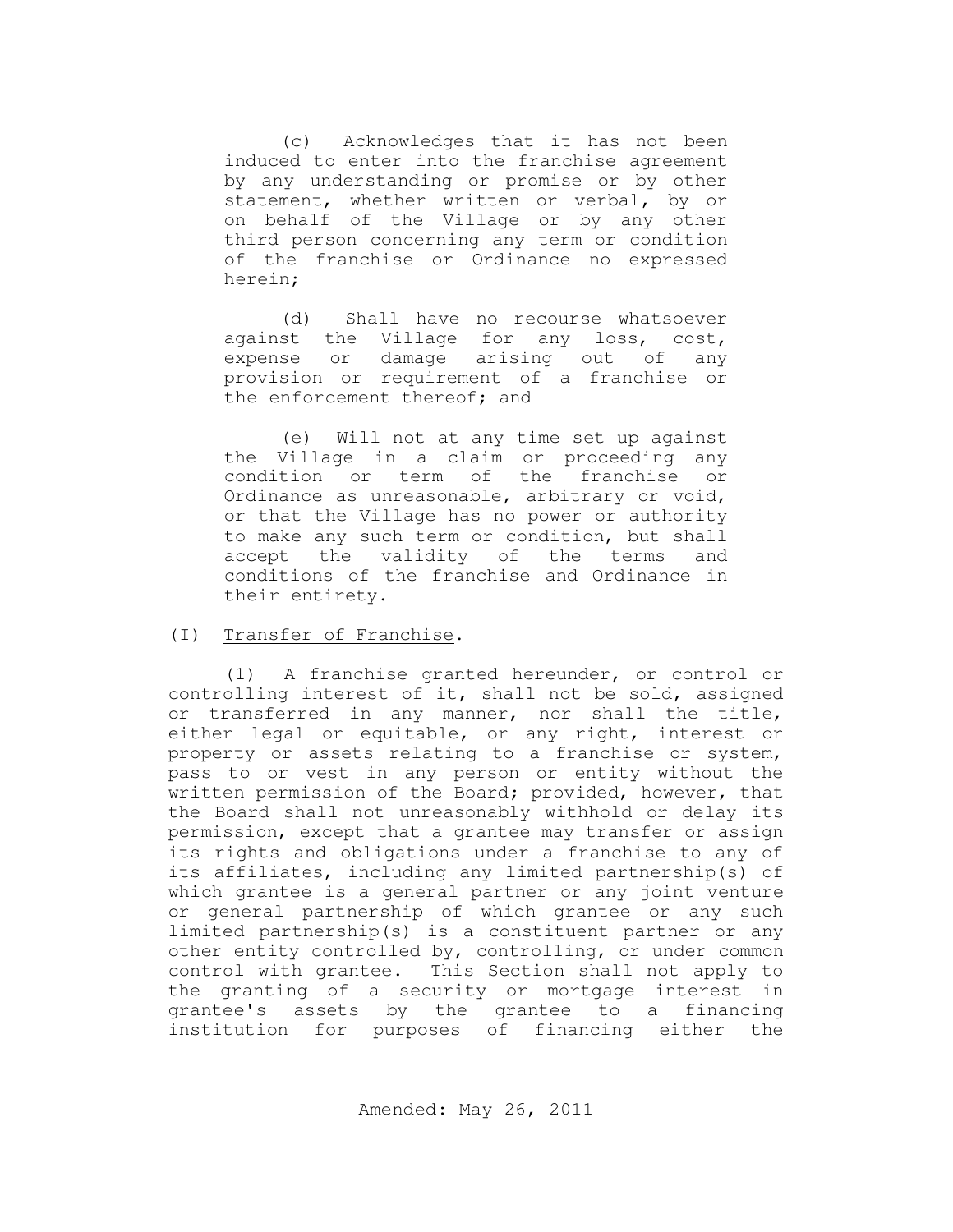construction, maintenance or operation of the cable system.

(2) A grantee wishing to sell control of or a controlling interest in a Village franchise or system shall make a written requires to the Village Board for such approval. The Village shall rule on the transfer request within the earlier of sixty (60) days of receiving such request or thirty (30) days of providing the information provided pursuant to (3) below whichever is later.

(3) Upon receipt of such a request, the Village may require the grantee or any other party involved in the transfer to provide such information as is necessary to evaluate the transfer.

(4) The Village shall not unreasonably refuse to approve the transfer. Conditions that the Village may attach to the transfer approval may include, but are not limited to: Remedy of any existing or historical violations of Village Ordinances or the franchise agreement; payment of all fees and penalties owed by the grantee at the time of transfer approval; and a guarantee by the prospective new grantee to abide by any and all ordinances, agreements, and conditions placed upon the franchise and system by the Village and existing grantee, unless mutually removed by the Village and grantee.

(5) When the Village approves a transfer under this Section, the new grantee shall file an acceptance of the franchise as specified in (H).

(J) Franchise Term and Renewal.

(1) The franchise granted pursuant to this Ordinance shall b effective for a period up to ten (10) years from the date of acceptance.

(2) A franchise granted under this Ordinance may be renewed for an additional 10-year period if the grantee files a written request of such a renewal. The Village may use the written request as a signal to update this Ordinance and re-evaluate the community needs served by the grantee.

(a) To the extent applicable, Section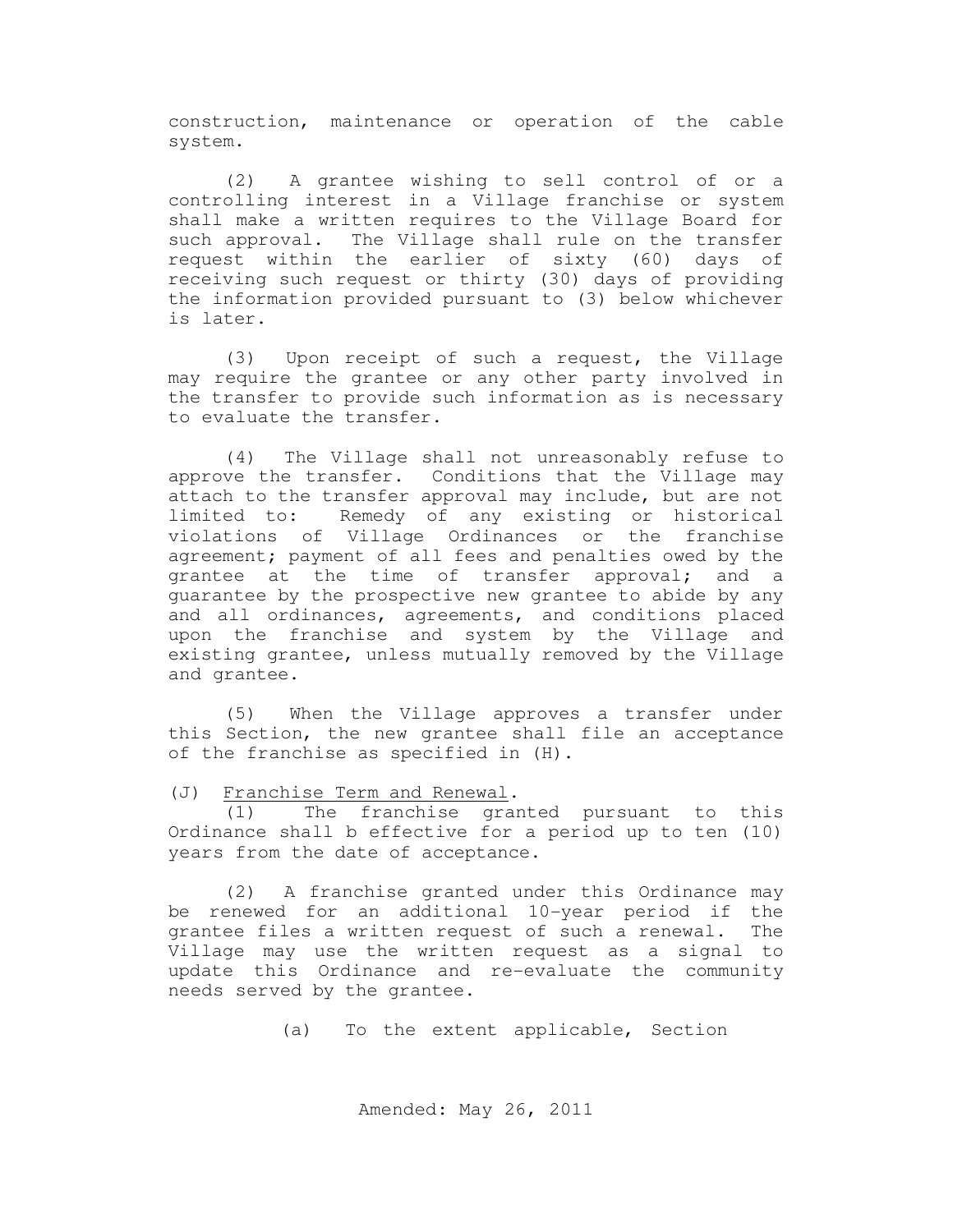626 of the Cable Act (47 USC 546) shall govern the procedures and standards for renewal of any franchise awarded pursuant to this Ordinance.

(b) To the extent that Section 626 of the Cable Act is not applicable after affording the public and grantee adequate notice and opportunity for comment, the Village in its sole discretion and judgment shall have the right to grant, deny, or conditionally grant renewal of a franchise; provided, however, the Village may not unreasonably refuse to renew the franchise. Conditions that the Village may place on its approval shall include, but are not limited to: Reimbursement for legitimate expenses incurred in evaluating the request for renewal, updating the Ordinance and surveying community cable needs; remedy of historical or existing violations of the franchise or Ordinance; payment of all fees and penalties owed by the grantee at the time of the renewal; and acceptance of any updated Ordinance or franchise agreement.

(3) When the Village approves a franchise renewal, the grantee shall accept the renewed franchise under the procedures set out in Section (H).

#### (K) Revocation and Expiration.

(1) The Village shall have the right to revoke a franchise in the event that the grantee defaults in the performance of its obligations under the franchise in which case the Board shall, after hearing and a finding of default, upon thirty (30) days written notice to the grantee citing the reasons alleged to constitute cause for revocation, set a reasonable time in which the grantee must remedy the cause. If, during such period, the cause shall be cured to the satisfaction of the Village, the Village shall declare the notice to be null and void. If the grantee fails to remedy the cause within the time specified and such failure is due to causes within grantee's control, the Board may revoke the franchise. In any event, before the franchise may be revoked, the grantee must be provided with an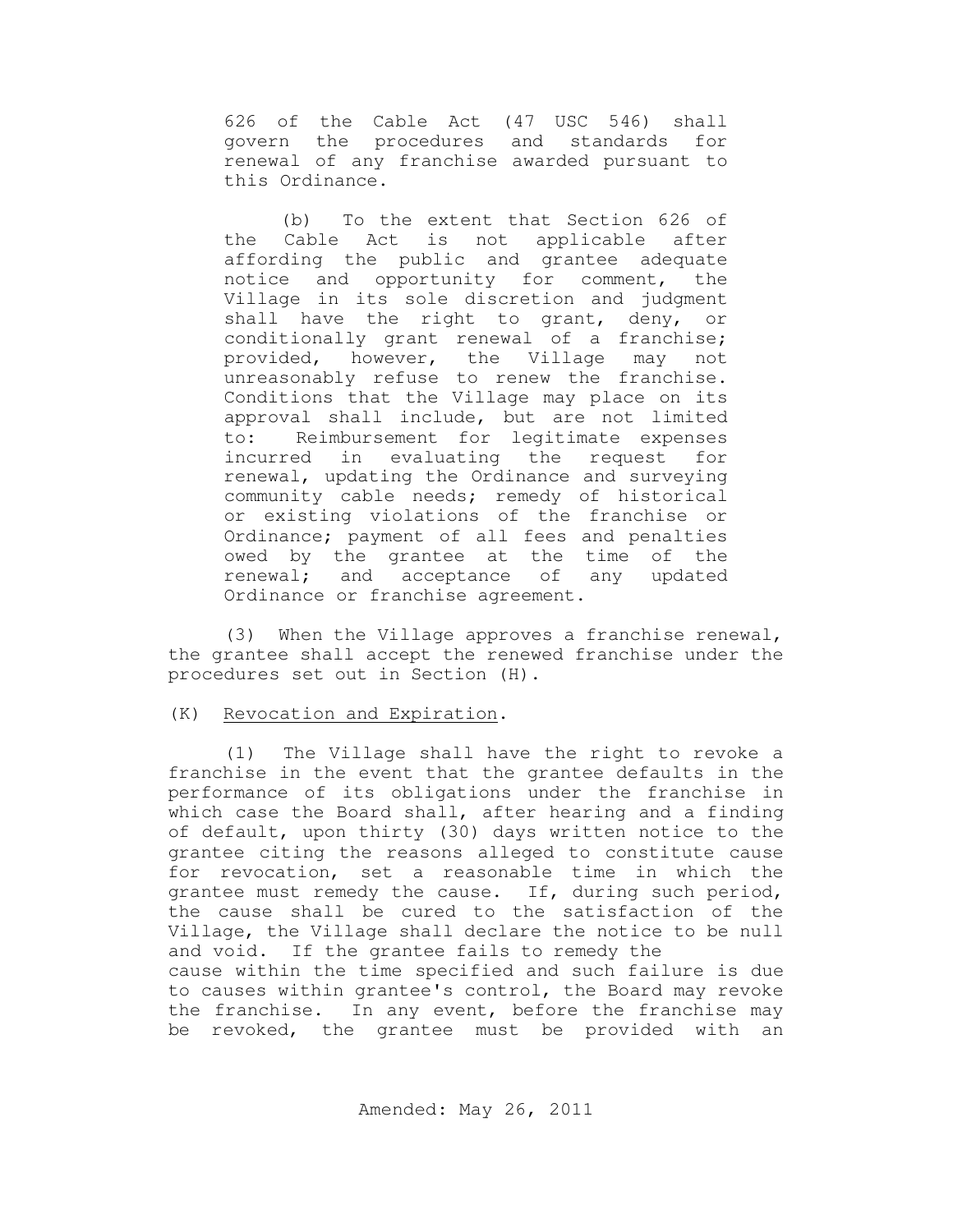opportunity to be heard at a hearing affording due process. It is the spirit and intent of this provision that the grantee be given an opportunity to remedy all alleged defaults.

(2) Should a franchise be revoked or expire and there is no judicial or administrative review of the revocation or expiration taking place, the grantee shall begin to remove, within ninety (90) days of revocation or expiration, all property owned by the grantee and placed on a public right-of-way unless permitted by the Village to abandon said property to a purchaser or abandon nonrecoverable property.

(3) In the event that a franchise has been revoked or terminated or has expired and not renewed for cause, the Village shall have the option, to the extent then permitted by law, to purchase the tangible assets of the grantee's cable television system previously governed by the franchise at its fair market value, to assign such rights to purchase, but not to broker (i.e., assign at fair market value less grantee's good will) or to require removal of all grantee's property located within the public ways of the Village at the grantee's expense. Such an option

must be exercised within ninety (90) days from the date of the revocation, termination or expiration of the franchise, the entry of a final judgment by a court reviewing the question or the revocation, termination or expiration, or the entry of a final order upon appeal of the same, whichever is later.

(L) Village Rights.

(1) The Village may amend this Ordinance and a franchise granted hereunder to incorporate amendments to federal and state law which are applicable to grantee's cable system. Any provisions herein in conflict which or pre-empted by federal and state law shall be superseded.

(2) The Village reserves the right to further amend this Ordinance or adopt additional Ordinances if it finds it necessary to protect the public health, safety, and welfare. Such amendments and new Ordinances shall be reasonable and not be in conflict with the rights granted in this Ordinance or with federal or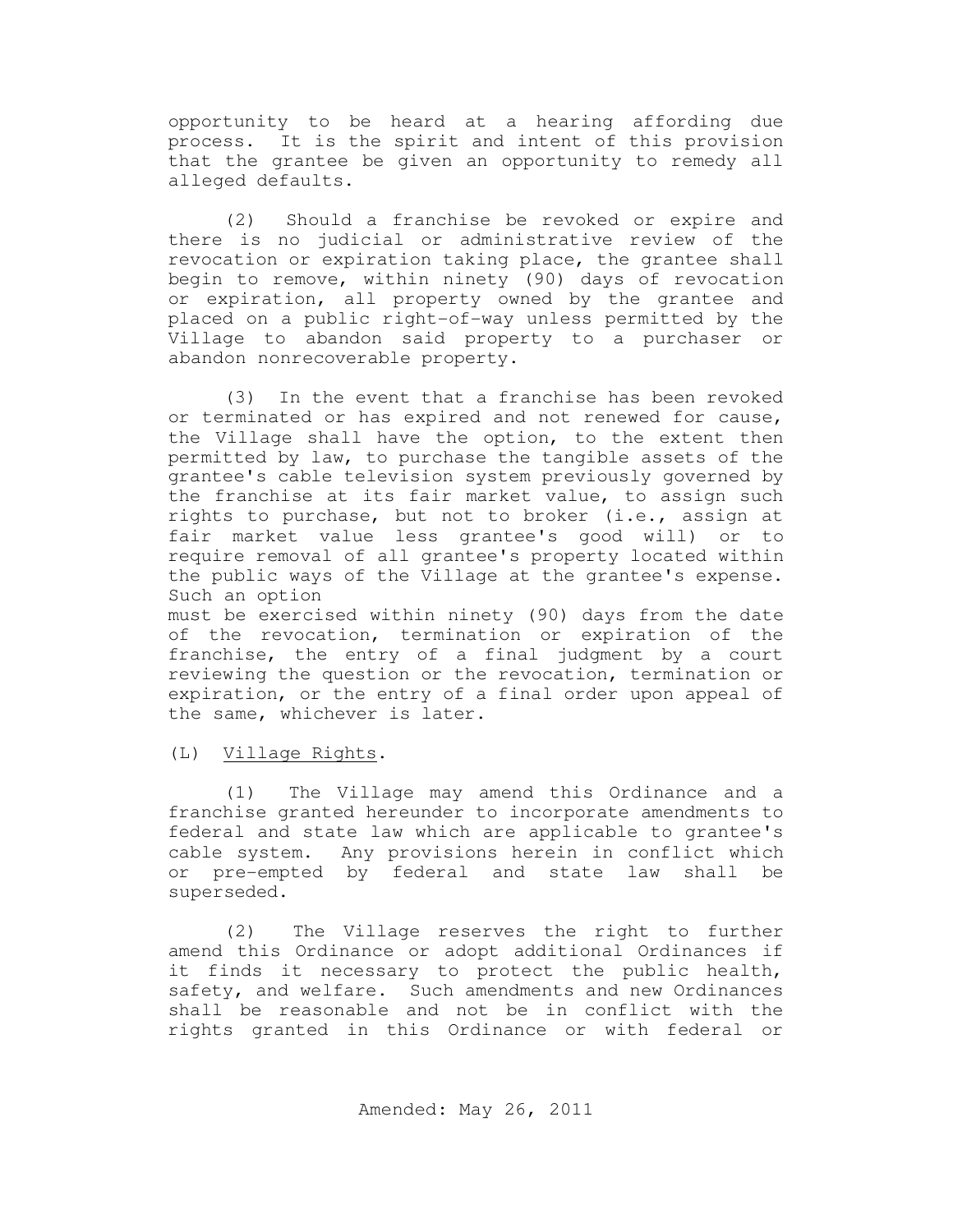state law.

(3) In the event that the federal government cedes any power vested in the federal government at the time a franchise is granted under this Ordinance, the Village reserves the right to exercise that power subject to notification of grantee.

(4) During the term of a franchise and within the Village limits, the Village may, where aerial construction exists, maintain free-of-charge upon the poles of the grantee wire and pole fixtures necessary for a police and fire alarm system. Such wires and fixtures shall be constructed and maintained to the satisfaction of the grantee in accordance with the standards set out in (N) of this Ordinance.

(5) The Village may inspect all construction or installation work during such construction or installation, or at any time after completion thereof, in order to insure compliance with the provisions of this Ordinance and all other governing Ordinances.

(6) A grantee shall, within its service area, provide one drop free basic service to any and all existing public or parochial schools and public libraries. In the event of the construction of a new school or library, within its service area, subsequent to the grant of this franchise, grantee shall provide free basic service to such school or library so long as it is reasonable accessible to the distribution plant. The grantee may charge reasonable installation costs.

(M) Grantee Rules. A grantee may promulgate such rules, regulations, terms, and conditions governing the conduct of its business as shall be reasonably necessary to enable the grantee to exercise its rights and perform its obligations under the franchise and to assure uninterrupted service to all its subscribers. However, such rules, regulations, terms, and conditions shall not be in conflict with the provisions of this Ordinance, other Village Ordinances, or the laws of the State of Wisconsin.

(N) Technical Performance.

(1) The cable system shall be operated to comply at a minimum with all guidelines and standards set by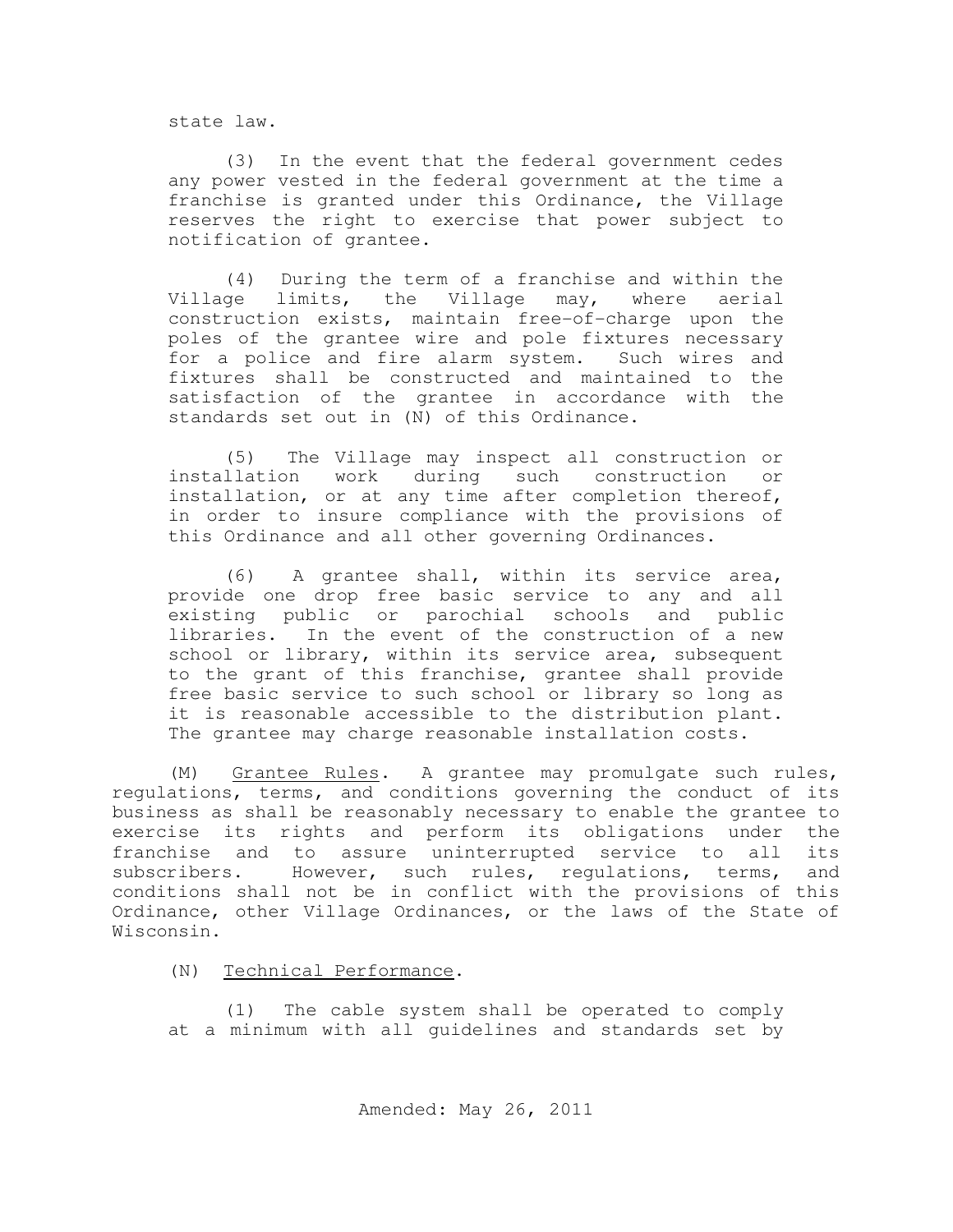the F.C.C. for signal quality and leakage. The Village reserves the right to test the system and independently measure the signal quality. The system shall comply a all times with the National Electrical Code of the National Fire Protection Association.

(2) A grantee shall at all times keep its cables and other appurtenances used for transmitting signals shielded in such a manner that there will be no interference with signals received by electronic equipment not connected to the grantee's system.

### (O) Conditions on Street Occupancy.

(1) All transmission and distribution structures, lines, and equipment erected by a grantee within the Village shall be so located as not to cause interference with the proper use of streets, alleys, and other public ways and places, and not to cause interference with the rights or reasonable convenience of the property owners who adjoin any of the streets, alleys, or other public ways and places.

(2) The grantee shall give notice to the Village Administrator of the placement of poles or installation of cable within rights-of-way, or major tree trimming, and of any contemplated disturbances of pavement, sidewalk, driveway, or other surfacing, and shall, at its own cost and expense and in a manner approved by the Village Administrator, replace and restore all pavement, sidewalk, driveway, or other surface of any street, alley, or rights-of-way disturbed in condition as reasonably good as may be attained to the condition existing before such work commenced. The grantee shall otherwise comply with Village Ordinances relating to street openings.

(3) If, at any time during a franchise, the Village shall elect to alter or change the location or grade of any street, alley or other public way, the grantee, upon reasonable notice by the Village which shall provide grantee an opportunity to be heard, shall remove, relay and relocate its poles, wires, cables, underground conduits, manholes and other fixtures at its own expense. If any construction by the grantee is in violation of the provisions of subsection (1), the grantee shall likewise, upon reasonable notice by the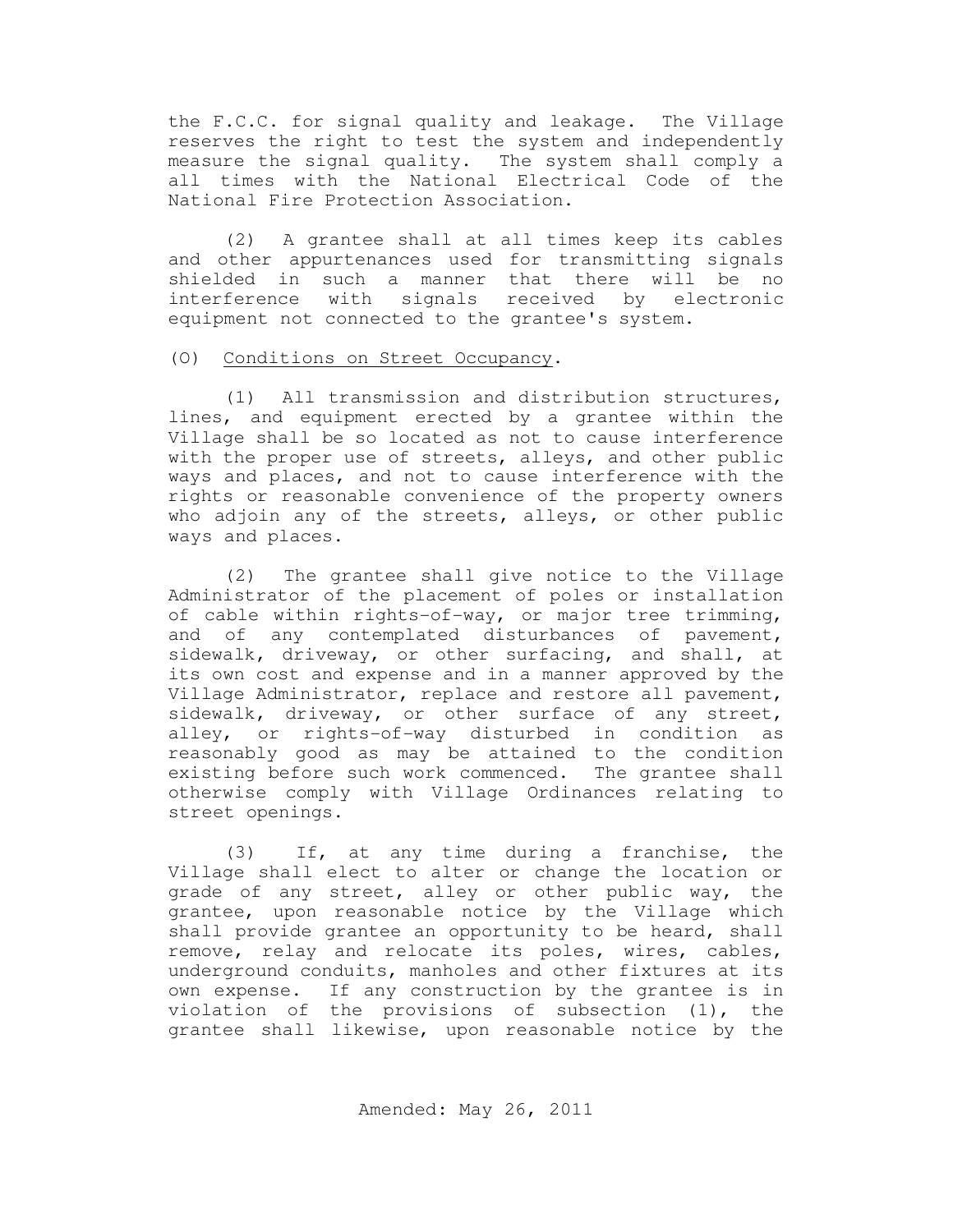Village which shall provide grantee an opportunity to be heard, remove, relay and relocate its property in such a manner as to remedy such violation at its own expense.

(4) The grantee shall not place poles or other fixtures where the same will interfere with any gas, electric, telephone or other fixture, water hydrant or main. All such poles or other fixtures placed in any street shall be placed between the outer edge of sidewalk and the curb line, and those placed in alleys shall be placed close to the line of the lot abutting on such alley in such a manner as not to interfere with the usual travel on the streets, alleys, and public ways. However, nothing in this Chapter shall prohibit the use by the Grantee of existing public utility poles where practical, providing mutually satisfactory rental agreements can be entered into.

(5) A grantee shall, on the request of any person holding a building moving permit issued by the Village, temporarily raise or lower its wires to permit the moving of buildings. The expenses of such temporary raising or lowering of the wires shall be paid by the person requesting the same, and the grantee may require such payment in advance. The grantee shall be given at least seventy-two (72) hours advance notice to arrange for such temporary wire changes.

(6) The grantee, to the same extent that the Village has such authority, may trim trees that overhang streets, alleys, sidewalks, and public places of the Village so as to prevent the branches of such trees from coming in contact with the wires and cables of the grantee.

### (P) Work Performed by Others.

(1) A grantee shall give prior notice to the Village specifying the name and address of any entity, other than the grantee, which performs construction services costing in excess of Twenty-five Thousand (\$25,000.00) Dollars pursuant to the franchise; provided, however, that all provisions of the franchise remain the responsibility of the grantee.

(2) All provisions of a franchise shall apply to any subcontractor or others performing any work or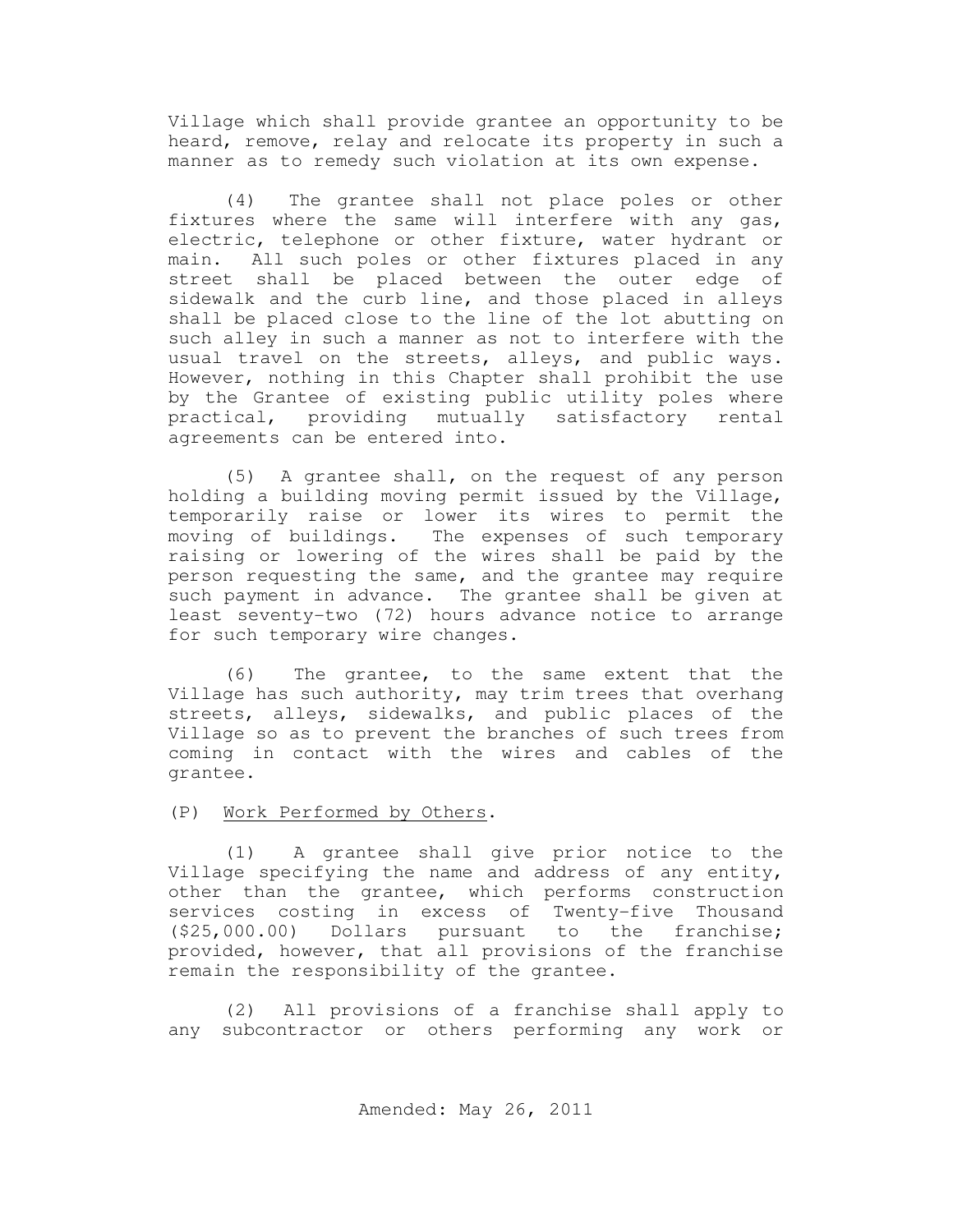services pursuant to the provisions of the franchise.

(3) Nothing in this Section shall be construed as allowing the transfer of any rights or responsibilities of the Grantee without Village approval.

(Q) Indemnity.

(1) The grantee shall defend and save the Village and its agents and employees harmless from all claims, damages, losses and expenses, including attorney's fees, sustained by the Village on account of any suit, judgment, execution, claim, or demand whatsoever arising out of the installation, operation, or maintenance of the cable system; provided, however, that this Section shall not apply to any damage or liability or portion thereof caused by acts of the Village, its agents, or employees.

(2) The Village shall notify the grantee within a reasonable period of time after the presentation of any claim or demand, either by suit or otherwise, made against the Village.

(3) The grantee shall furnish to the Village before any franchise becomes effective satisfactory evidence in writing that the grantee has in force and will maintain in force during the term of the franchise public liability insurance.

(4) A grantee shall maintain throughout the term of the franchise a general comprehensive liability insurance policy naming as additional insured the Village, its officers, boards, commissions, agents and employees, in a company rated B or better and licensed to do business in the State of Wisconsin and in a form satisfactory to the Village Attorney. The policy shall protect the Village and its agencies and employees against liability for loss or damage for personal injury, death, or property damage occasioned by the operations or grantee under any franchise granted hereunder, in the amounts of

(a) \$1,000,000.00 for bodily injury or death to any one person with the limit, however, of \$10,000,000.00 for bodily injury or death resulting from any one accident, and (b) \$1,000,000.00 for property damage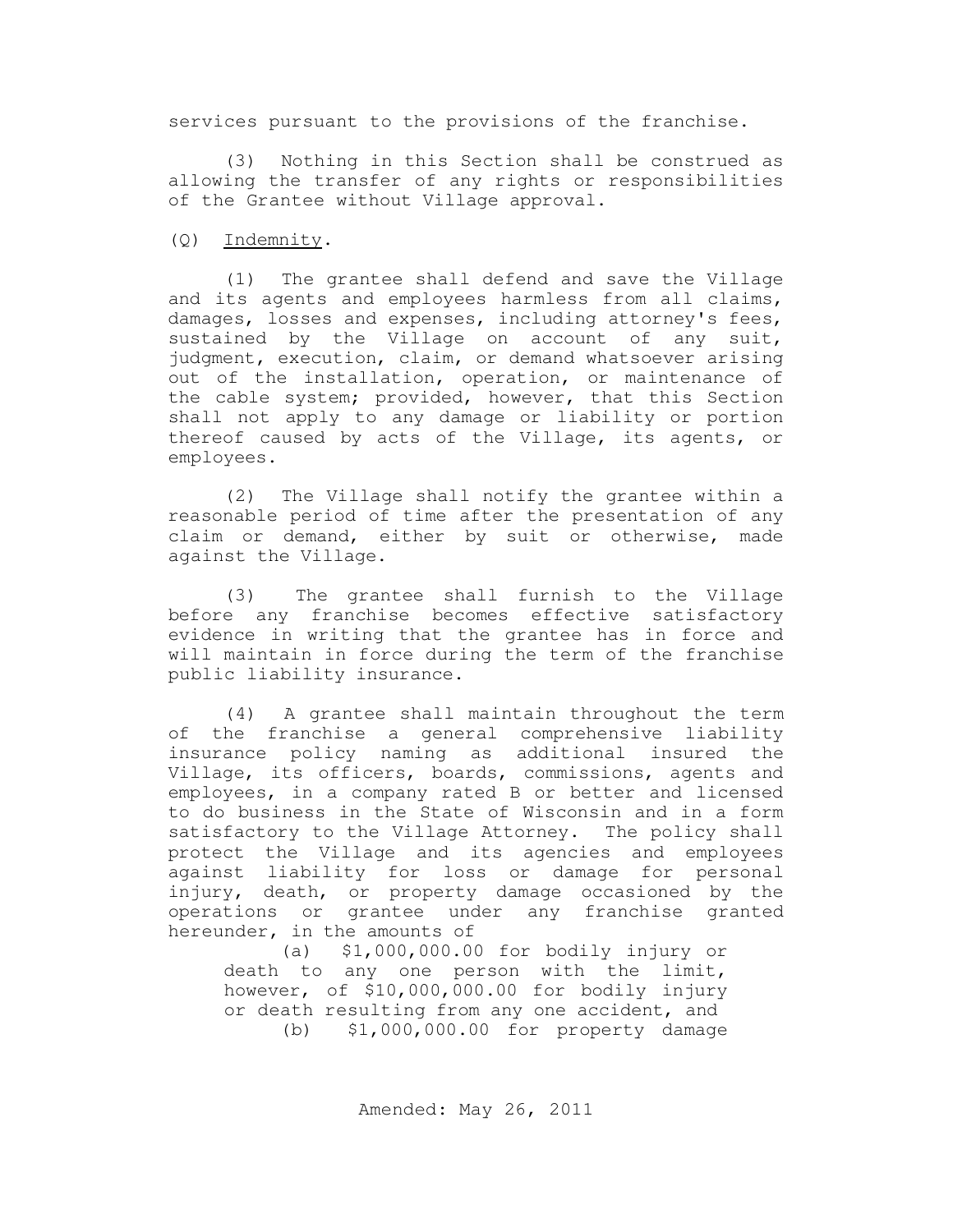resulting from any one accident. The Village shall be named as an additional insured under such insurance and certification that such a policy is currently in force shall be deposited with the Village Administrator.

(R) Bond and Security Fund. During the initial construction of a cable system, or any major reconstruction thereof, the grantee shall file with the Village a performance bond in the amount of \$50,000. The bond shall be released when the grantee certifies to the Village that the construction is complete, and the Village accepts such certification as proven.

(S) Franchise Fee.

(1) As compensation for permission to use the streets and public ways of the Village and for the Village's costs in establishing a regulatory program for a grantee, the grantee shall pay to the Village an annual amount equal to five (5%) per cent of the grantee's annual gross revenues.

(2) The franchise fee shall be paid on a quarterly basis according to the following schedule: Revenues for January through March shall be reflected in a May 1 payment; revenues for April through June shall be reflected in an August 1, payment; revenues for July through September shall be reflected in a November 1 payment; and revenues for October through December shall be reflected in a February 1 payment.

(3) No later than May 1 of each year, the grantee shall present to the Village a report of the previous calendar year's gross revenues. In addition, the report must contain a current listing of each officer, director, and manager of the cable system, and each person or entity holding control or controlling interest in the grantee. Any discrepancy between the previous year's franchise fee paid and the amount verified in the annual report shall be reflected in the quarterly payment for May 1.

(4) No acceptance of any payment by the grantee to the Village shall be construed as a release or as an accord and satisfaction of any claim the Village may have for further or additional sums payable as a franchise fee.

(5) Grantee shall pay the Village one and one-half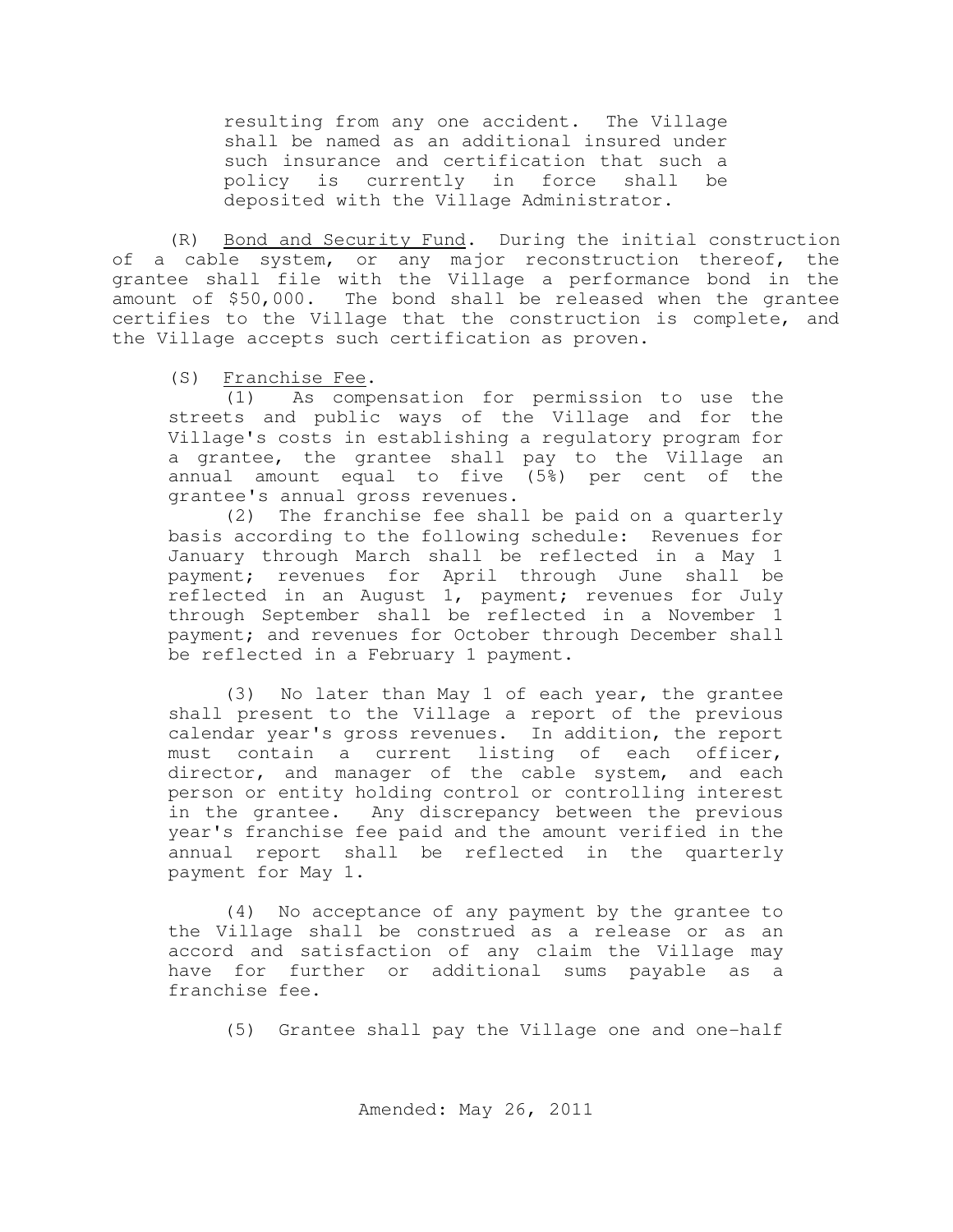(1½%) per cent interest per month on all due but unpaid franchise fees.

### (T) Rates Charged by the Grantee.

(1) Rates charged by a grantee for service under a franchise granted under this Ordinance shall be fair and reasonable. Before any service is sold to any subscriber, the grantee shall file with the Village Administrator for the purpose solely to provide consumer information its schedule of rates for installation and monthly service charges, together with a statement of the rights and obligations of subscribers.

(2) Subsequent additions or amendments to rates and service charges shall be filed with the Village Administrator for the purpose solely to provide consumer information.

(3) In the event that any federal or state law or regulation is at any time after the effective date of this Ordinance changed, modified, interpreted, amended, repealed, or invalidated so as to allow for the Village's regulation of rates paid by cable subscribers, the grantee shall not increase its rates without further permission of the Village.

### (U) Open Books and Records.

(1) The Village shall have the right to inspect, at its expense, upon notice, during normal business hours at grantee's office, all maps, plans, statements, service complaint logs, performance test results, and records of request for service and other like materials of the grantee that relate to the operation of the system within the Village. The Village, its officers, and its agents shall keep such information confidential to the extent permitted by law.

(2) The Village may retain an independent certified public accountant, at the Village's expense, to conduct an audit of the grantee's books and records for the purpose of calculating the franchise fee and the certified public accountant shall disclose only that information necessary to inform the Village of the accuracy of the payment.

(V) Subscriber Rights.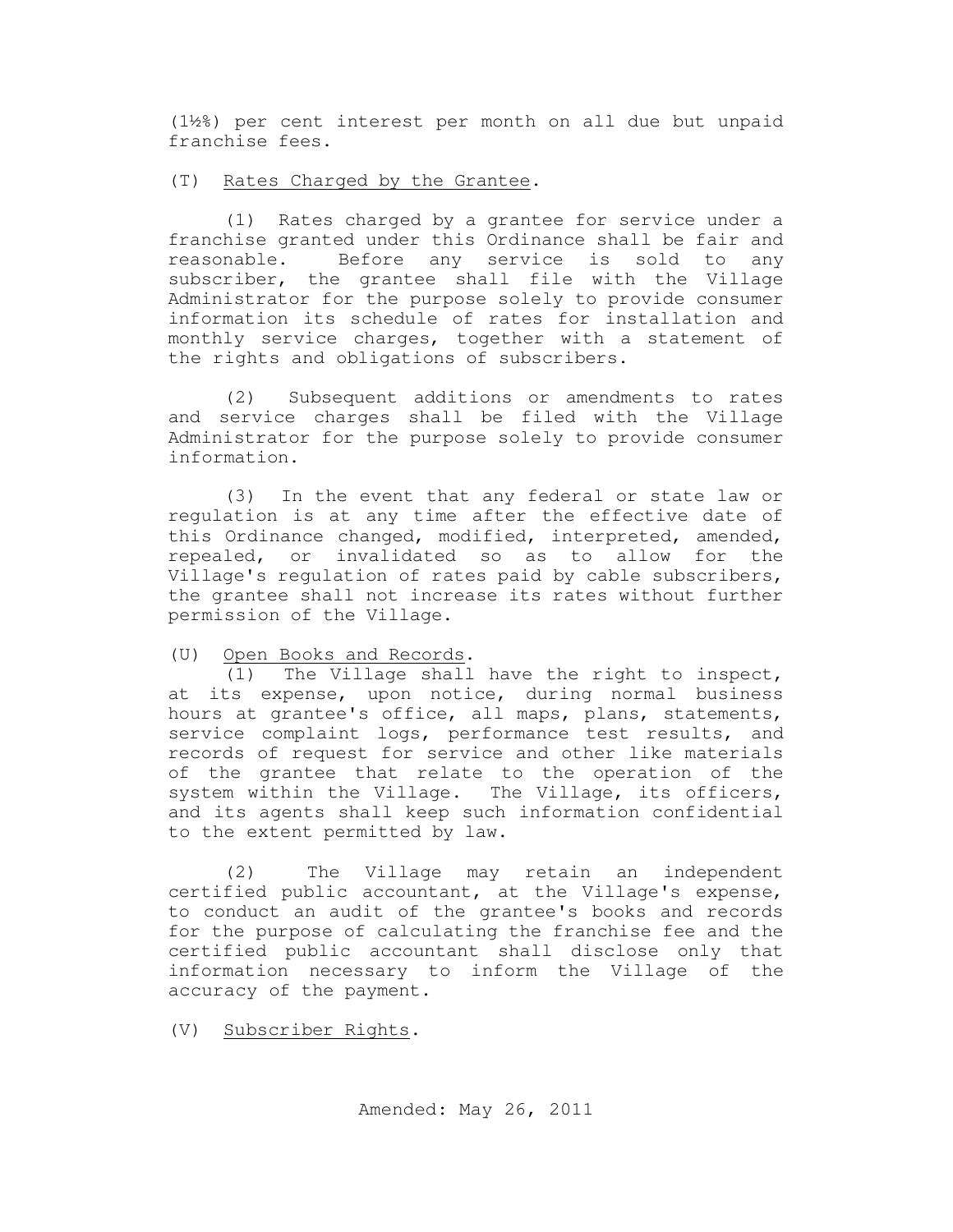(1) No monitoring of any terminal connected to the system shall take place without, on each occasion, except sweeps for purposes of system integrity, specific written authorization by the user of the terminal in question.

(2) A grantee shall not, except as required by governmental action, provide any data concerning specific subscribers or users or their use of subscriber services except in compliance with the Cable Act; provided, however, that it may provide such information to its parent, affiliates, or subsidiaries.

(3) Subscribers and users shall retain the right to deactivate their terminals, but shall continue to be responsible for charges until the grantee is notified to terminate service.

(4) A grantee shall be required to maintain a local office within the County of La Crosse. During normal business working hours, the grantee's office must be open and able to accept payments, exchange, or accept return of converters, schedule and conduct service or technician calls, and answer subscriber inquiries.

(5) The grantee shall provide subscribers with a local or toll-free line, either staffed or with answering capabilities, which shall be available to subscribers 24 hours a day.

(6) The grantee shall answer service requests within 24 hours, excluding weekends and holidays. Problems should be rectified within 48 hours or, in case of a dispute, in fewer than thirty (30) days.

(7) Upon interruption of a subscriber's cable service for periods in excess of forty-eight (48) hours, except for acts of God or with express prior permission of the Village, the grantee shall rebate to the subscriber that portion of the monthly service charge equal to that portion of the month for which service is interrupted.

(W) Rights of Residents.

(1) An owner or operator of an apartment building, condominium, nursing home, mobile home park, or any

Amended: May 26, 2011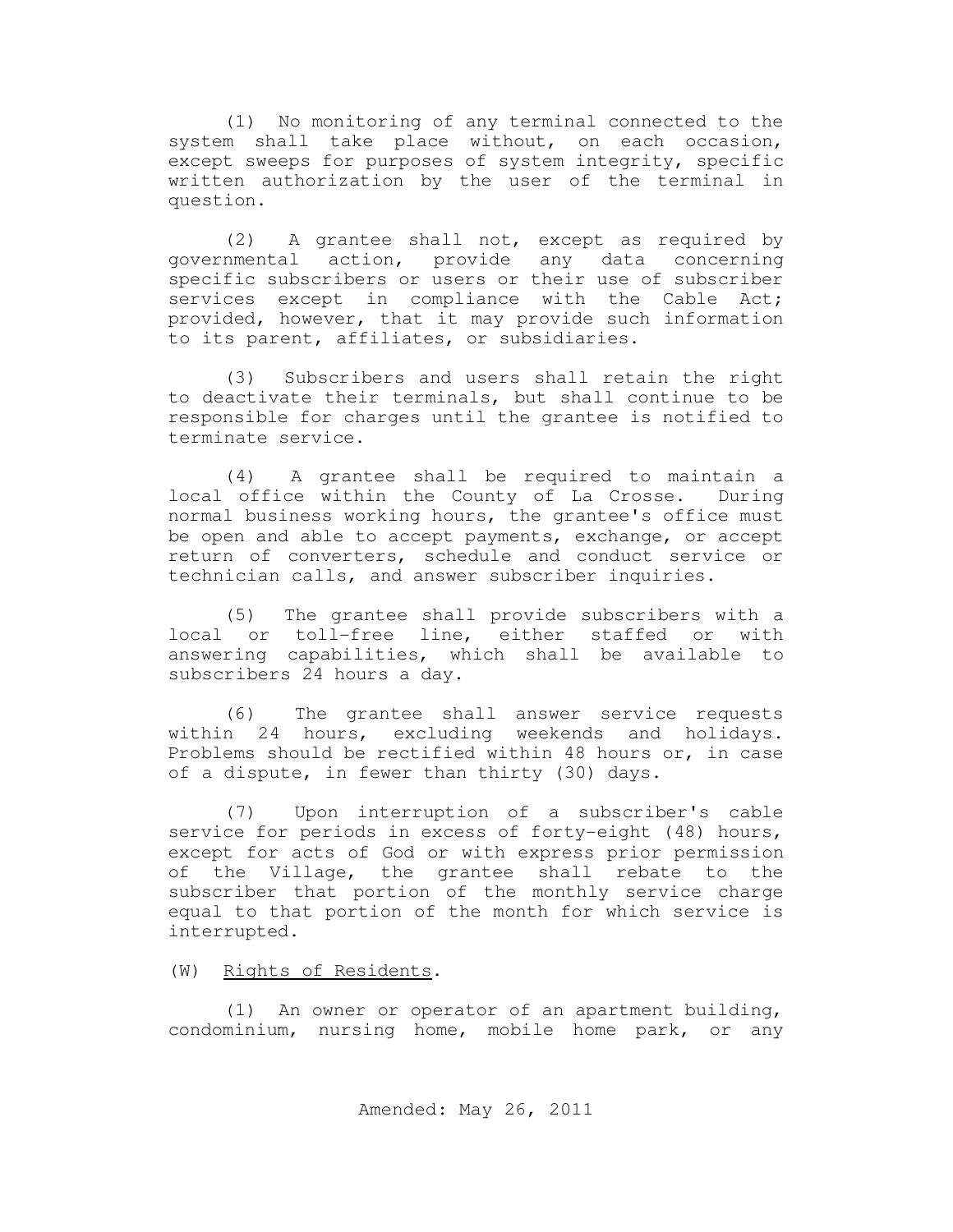other rental facility may not interfere with or charge a fee for the installation of cable system facilities for the use of a lessee of said property or premises, except that such owner or operator may require:

(a) Installation to conform to reasonable conditions necessary to protect the safety, appearance, and functioning of the premises.

(b) The grantee, occupant, or tenant to pay for the installation, operation, or removal of such facilities.

(c) The grantee, occupant, or tenant to agree to indemnify the owner or operator for any damages caused by the installation, operation, or removal of such facilities.

(2) It shall be unlawful for the grantee to reimburse or offer to reimburse any person, or for any person to demand or receive reimbursement from the grantee, for the placement upon the premises of such person's premises to the distribution lines of grantee to provide cable service to said premises.

(3) A landlord may not discriminate in the amount of rent charged to tenants or occupants who receive cable service and those who do not.

(X) Severability. Should any word, phrase, clause, sentence paragraph, or portion of this Ordinance and/or franchise thereunder be declared to be invalid by a court or agency of competent jurisdiction, such adjudication shall not affect the validity of this Ordinance and/or the franchise as a whole, but shall only affect the portion thereof declared to be invalid; and the Village Board hereby expressly states and declares that it would nonetheless have passed this Ordinance and/or granted the franchise had it known that any such word, phrase, clause, sentence, paragraph, or portion of said Ordinance and/or franchise were invalid.

(Y) Foreclosure; Condemnation; Receivership. Upon the occurrence of any event that may lead to the foreclosure, condemnation, or receivership of any part of the cable system, the grantee shall immediately provide written notification to the Village.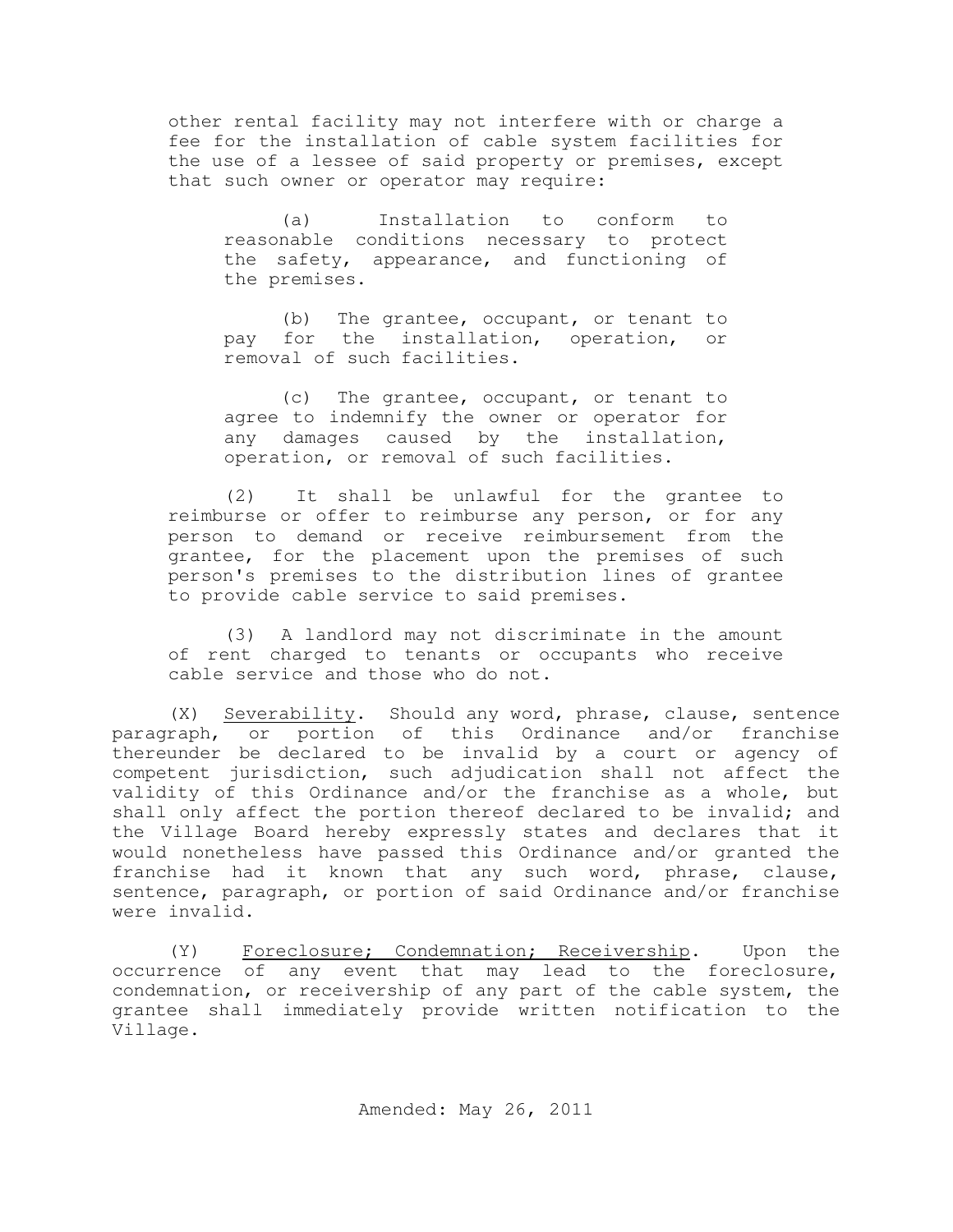(Z) Non-enforcement by the Village. The grantee shall not be relieved of any obligation by reason of any failure of the Village to enforce prompt compliance with any provision of this Ordinance, a franchise, or a franchise agreement.

 (AA) Complaint Procedure. The licensee shall at all times maintain a La Crosse County business office readily accessible to customers wherein customers may bring inquiries and complaints regarding quality of service, equipment malfunctions, and similar matters.

(1) Customers and potential customers shall be able to communicate with the business office without incurring any long distance toll charges.

(2) In the event that a complaint or dispute about its cable television service is not resolved by the grantee, it may be submitted in writing to the Finance Committee for resolution at a public meeting of said Committee after notice to the complaining party and the grantee. The recommendation of the Finance Committee shall not be binding on the parties, but may be submitted as evidence in any subsequent legal proceedings which the parties are involved in.

#### (BB) General Rights and Remedies.

(1) All rights and remedies given to the Village under this Ordinance, a franchise, and a franchise agreement shall be in addition to and cumulative with each other and with any and all other rights or remedies, existing or implied, now or hereafter available to the Village, at law or in equity, and such rights and remedies shall not be exclusive, but each and every right and remedy specifically provided or otherwise existing or given may be exercised from time to time and as often and in such order as may be deemed expedient by the Village in its sole judgment and discretion, and the exercise of one or more rights or remedies shall not be deemed a waiver of the right to exercise at the same time or thereafter any other right or remedy nor shall any such delay or omission be construed to be a waiver of or acquiescence to any default. The exercise of any such right or remedy by the Village shall not release the grantee from its obligations or any liability under this Ordinance, a